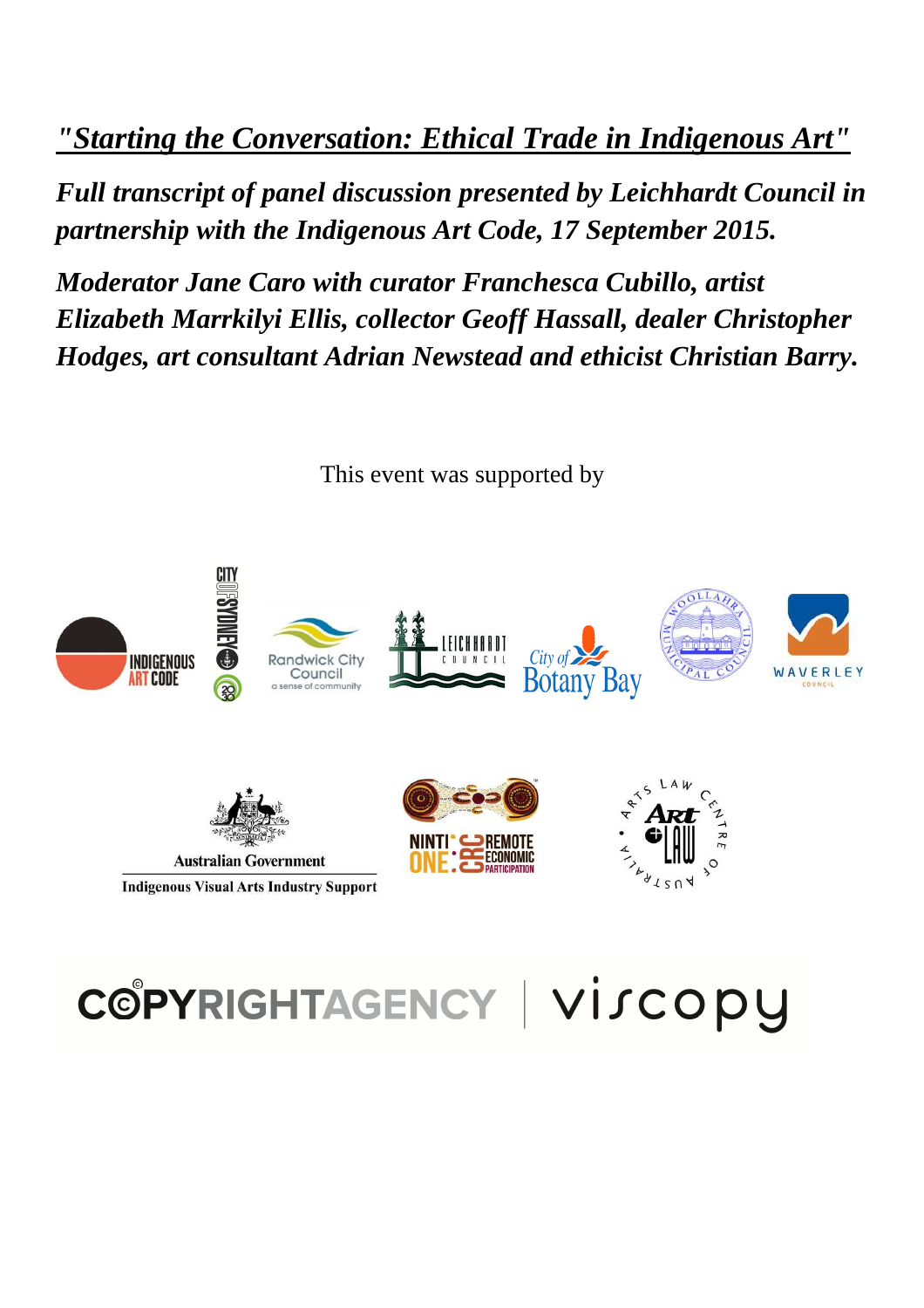# **Moderator Jane Caro**

Welcome to this "Starting the Conversation: Ethical Trade in Indigenous Art". Welcome to you all. Lovely to see you here tonight. It's not hailing on the roof which is an excellent thing. We were a bit worried about that earlier……[housekeeping, phones off, where the toilets are etc.] Now, I will begin the formal proceedings of this evening. The first person we're going to hear from is Deb Lennis, the Aboriginal Program's Officer at Leichhardt Council and she is going to do the Welcome to Country. Please welcome Deb. (clapping)

# **Deb Lennis, Aboriginal Program's Officer, Leichhardt Council**

Thank you Jane. [In Language] Welcome everyone. Welcome. Gadigal and Wangal people lived at this place. Today I welcome all of you. Look at my country, the country of my ancestors, past, present and future. We lend this land to you tonight to hold our discussion. A discussion about ethical trade in Indigenous Art. Tonight is a chance to share, to educate, to learn and to understand and to break down barriers and most of all to move forward with trust, understanding and tolerance. I'd especially like to welcome the Mayor of Leichhardt Council, Rochelle Porteous. Councillors from six councils, the Deputy Lord Mayor from the City of Sydney, Robyn Kemmis, and Richard England, the Chair of the Indigenous Art Code, Tim Acker, the Remote Arts Economy Project, Lyn Allen, the Ministry for the Arts, Robyn Ayers, Arts Law Centre of Australia, Jacquie Cornforth, Artists in the Black, and to all my Aboriginal brothers and sisters out there. I would like to thank Leichhardt Council, Indigenous Art Code, Arts Law Centre of Australia and [Copyright Agency Limited] Viscopy for allowing me this privilege to welcome you all here tonight. Enjoy the discussion and remember this is just, starting the Conversation. [In Language] Welcome everyone. Welcome. (clapping)

# **Moderator Jane Caro**

Thank you Deb. Now we're going to hear from the Mayor, Councillor Rochelle Porteous, because of course Leichhardt Council are co-hosting this event tonight. Please welcome Rochelle Porteous. (Clapping)

# **Councillor Rochelle Porteus**

Thank you Jane and I would also like to acknowledge the traditional owners of this land and to say this land is was and always will be Aboriginal land. And our special guests here this evening. I think Deborah gave a very good outline of everybody but welcome again to all our special guests and Councillors and Deputy Mayors. Tonight's event has been developed in response to the growing unease about unethical business practices that effect both Indigenous artists and buyers of their work. And I want to thank the local galleries in the Leichhardt Municipality, particularly Boomali and Tali, who were the first to bring to Council's attention, and my attention as well, concerns about recent unethical trade within the industry. Their initiative led Leichhardt Council to realise the threat to our community's reputations, and on a more positive note the role that we could play in opening up the discussion on ethical trade in Indigenous art at a local government level. So just to give you a bit of background, Leichhardt Council is a fair trade council. Fair trade is about purchasing goods where there is a certification that enables us to know the workers are being fairly compensated for their work with decent pay and good working conditions. Furthermore, as a Fair Trade council, we not only look at what we purchase our self, to wherever possible purchase fair trade, but we also take on an advocacy role in our community. So we promote businesses where there are fair trade practices, and we raise awareness of fair trade, and that fair trade benefits communities both locally and globally.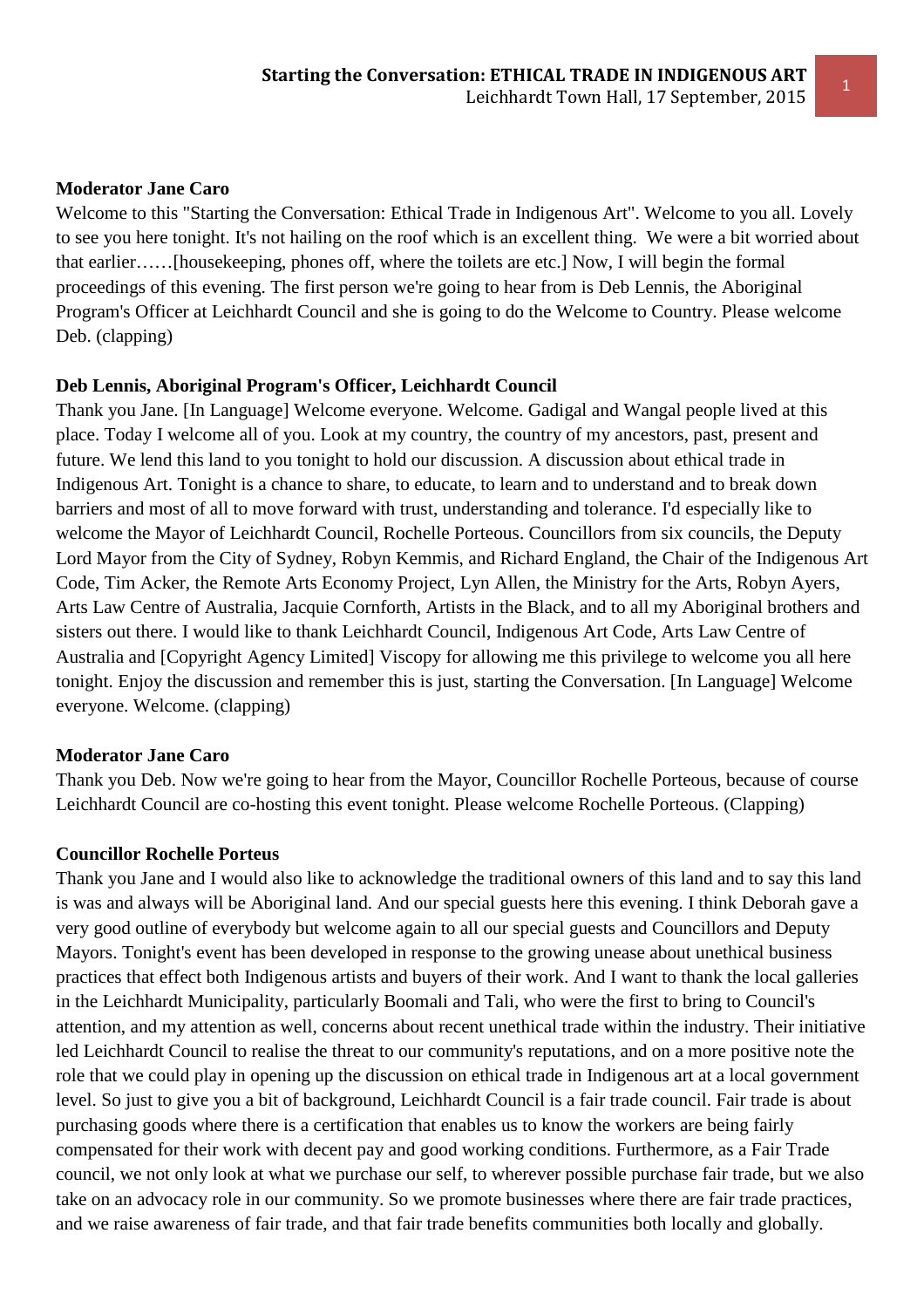#### **Starting the Conversation: ETHICAL TRADE IN INDIGENOUS ART**

2 Leichhardt Town Hall, 17 September, 2015

Leichhardt Council also has a long history and association with the local Aboriginal and Torres Strait Islander communities within the Leichhardt LGA (Local Government Area). We have our own ATSIC committee which meets regularly, and we are committed to the principles of co-operation and reconciliation, always ensuring the process is done with respect, trust, and a spirit of openness. So tonight's public forum is hosted by Leichhardt Council in conjunction with the Indigenous Art Code, and the Eastern Regional Local Government Aboriginal and Torres Strait Islander Forum. The Eastern Region Local Government Aboriginal and Torres Strait Island Forum is actually a partnership between six councils, and those councils are Leichhardt, City of Sydney, City of Botany Bay, Randwick, Waverley and Woollahra. These six local governments recognise the importance of supporting Aboriginal and Torres Strait Islander communities and have contributed to tonight's event to show that ethical trade in Indigenous Art is important, not just in our community, but across all communities. And by working with the Eastern Regional Local Government Aboriginal and Torres Strait Islander Forum we are acknowledging this issue is in fact not confined to Leichhardt. The Indigenous Art Code works across Australia and internationally to educate and inform consumers on purchasing Indigenous art ethically and to provide a structure for dealers to promote ethical practice. Local governments have worked on this event with the Indigenous Art Code to respect the significant contribution Indigenous artists make to the Australian visual art sector, the economy and society as a whole. Tonight's hosts - Leichhardt Council, the Eastern Regional Local Government Aboriginal and Torres Strait Islander Forum and the Indigenous Art Code appreciate and respect Aboriginal and Torres Strait Islander communities, and have joined together to assist in this discussion of ethical trade. Leichhardt Council believes council can and should take a positive role in this discussion, and help to promote ethical practice as best practice. And I'm proud to say that here in Leichhardt Council, we take supporting our community very seriously. We acknowledge that unethical trade is a long-standing issue and we hope to work collaboratively and openly to combat this issue, and create a safe, ethical space for our Indigenous artists to create and to succeed. I'd like to acknowledge our supporters - the Australian Government's Indigenous Visual Arts Industry Support [Ministry for the Arts], the Arts Law Centre of Australia, [Copyright Agency Limited] Viscopy and Ninti One, the Co-Operative Research Centre for Remote Economic Participation. I'd like to also acknowledge the contribution of many individuals involved in creating this event - Gabrielle Sullivan from the Indigenous Art Code, Producer Rose Hesp, our Presenter Jane Caro, and our six panellists tonight. I'd like to also acknowledge and warmly thank our council staff, particularly Erla Rowan, Tara Day Williams, Rebekah Raymond, Bronwyn Tuohy, and of course our wonderful Deb Lennis. This is the first forum that we have and we hope this will grow. That there will be further forums. We want to be part of this, we want to see this grow and we want to be part of other forums happening in other parts of Sydney. So I'd like to welcome you to the first of the Starting the Conversation events, and to wish you a very good evening and I look forward to joining you afterwards for some refreshments. Thank you. (Clapping)

#### **Moderator Jane Caro**

Thank you Councillor Porteous. Our next speaker is Richard England, who is the Chair of the Indigenous Art Code, and so is co-hosting the event with the Mayor of Leichhardt.

#### **Richard England, Chair of the Indigenous Art Code**

Thank you Leichhardt Mayor Councillor Rochelle Porteous, ladies and gentlemen. Councillor Porteous has done a wonderful job of acknowledging all the people in the room so I don't want to stop anybody from hearing the rest of the show, so just accept that you're all acknowledged. I would also like to take this opportunity to acknowledge the traditional owners of the land on which we meet, the Gadigal and Wangal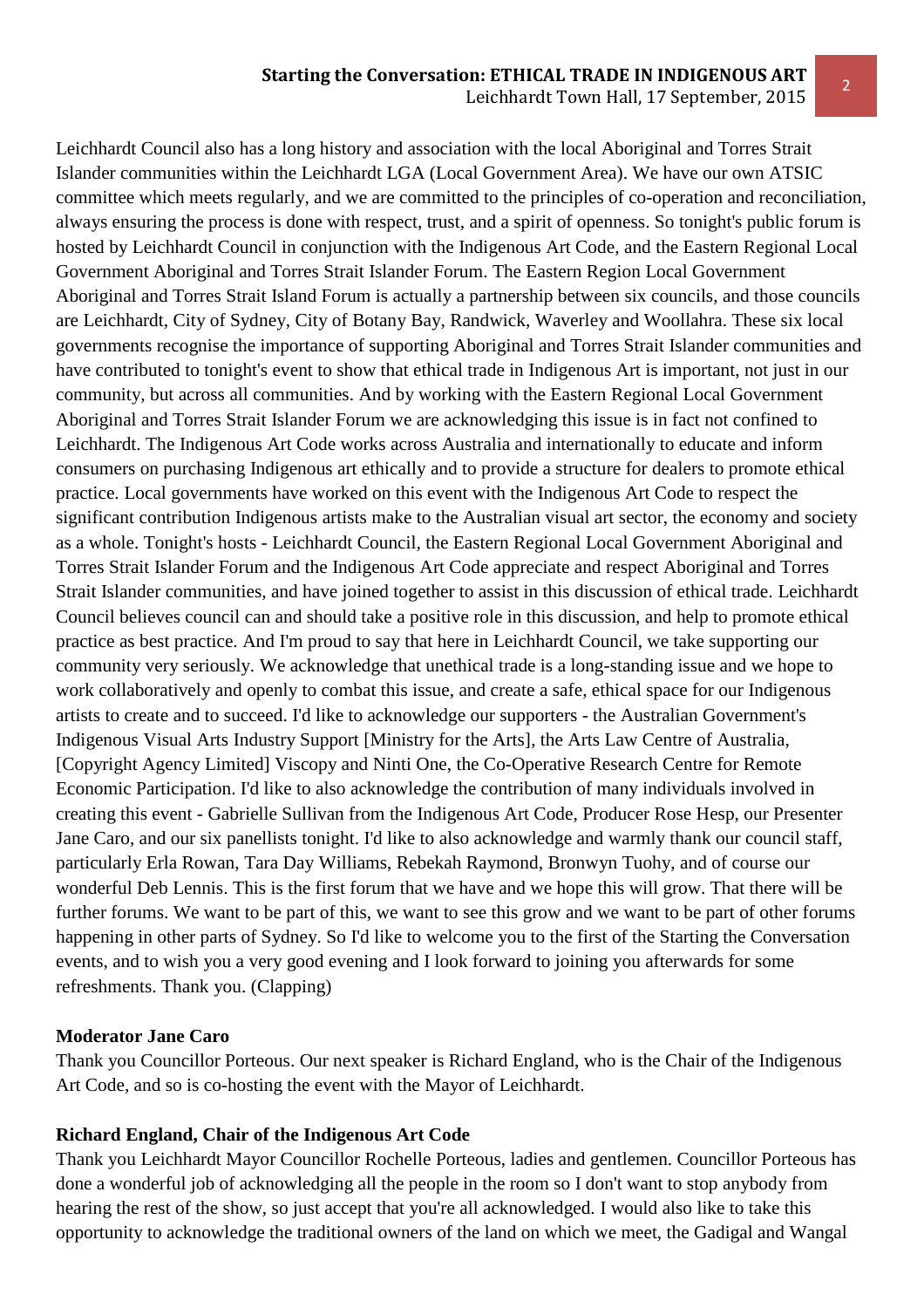peoples, and pay my respects to their elders past and present. And the point you made is a wonderful point: this land is Aboriginal land, is, was and always will be. And I think as long as we all recognise that, none of us has any particular ownership or entitlement. I think it's a wonderful thing. Thank you.

The Indigenous Art Code is extremely excited by tonight's event as we start a conversation about ethical trade in Indigenous art. The Art Code seeks to ensure that there is a viable and vibrant Indigenous art industry through promoting best practice and ethical dealing aimed at ensuring artists get a fair go, and the consumer is sufficiently educated to know that they're getting what they paid for. Focusing on consumer education is the next vital step for the Indigenous Art Code. We're delighted by the new relationship that we have with local government and we look forward to developing and strengthening that relationship and encouraging more local government authorities to become involved. They are after all representatives of the grass roots of society.

There's so much to celebrate about the Indigenous art sector of the broader art industry, but it's the bad behaviour of few that has in effect undermined the confidence of consumers where they have every right to expect ethical conduct, honest trade and best practice for their purchasing decisions. We're all looking forward to this evening's conversation and I particularly want to thank the panel members, some of whom have travelled considerable distance to be here and given up there time to be with us tonight and lead us into what promises to be a fascinating insight into dealing in Indigenous art. So thank you. Without further ado, on with the show. (Clapping)

## **Moderator Jane Caro**

Thank you Richard. It's now my pleasant duty to introduce the six people who are going to take this interesting subject and wrestle it into shape. No pressure guys. Immediately to my left is **Christopher Hodges. Christopher** is the Director of Utopia Art Sydney. Which represents a small group of Australian artists, including leading members of Papunya Tula Artists. Welcome Christopher.

Next to Christopher is F**ranchesca Cubillo. Franchesca** is a Larrakia, Bardi, Wadaman and Yanyuwa woman from the Northern Territory. Franchesca is Senior Curator, Aboriginal and Torres Strait Islander Art, National Gallery of Australia and Chair of the Darwin Aboriginal Art Fair. Please welcome Franchesca.

Next to Franchesca is C**hristian Barry. Christian** is Head of the School of Philosophy at the Australian National University, and is currently working on an Australian Research Council Project, the project is titled, The *Ethical Responsibilities of Consumers. Please welcome Christian.*

On my right is **Lizzie Marrkilyi Ellis. Lizzie** is a Ngaanyatjarra educator, interpreter and linguist from Western Australia. She tried to teach me how to say that word but I just failed spectacularly. Lizzie is also an arts worker for Tjarlirli Art when she is home in Tjukula in the Western Desert where she paints - when she has the time! Welcome Lizzie.

Beside Lizzie is A**drian Newstead. Adrian** is an art consultant with 40 years' experience working with Indigenous artists and author of the intriguing but bluntly titled *THE DEALER IS THE DEVIL: An Insider's History of the Aboriginal Art Trade.* Please welcome Adrian.

Beside Adrian is **Geoff Hassall. Geoff** is an art collector of 40 plus years, who has been collecting Indigenous Art since 1996. Geoff received an OAM last year for services to the arts.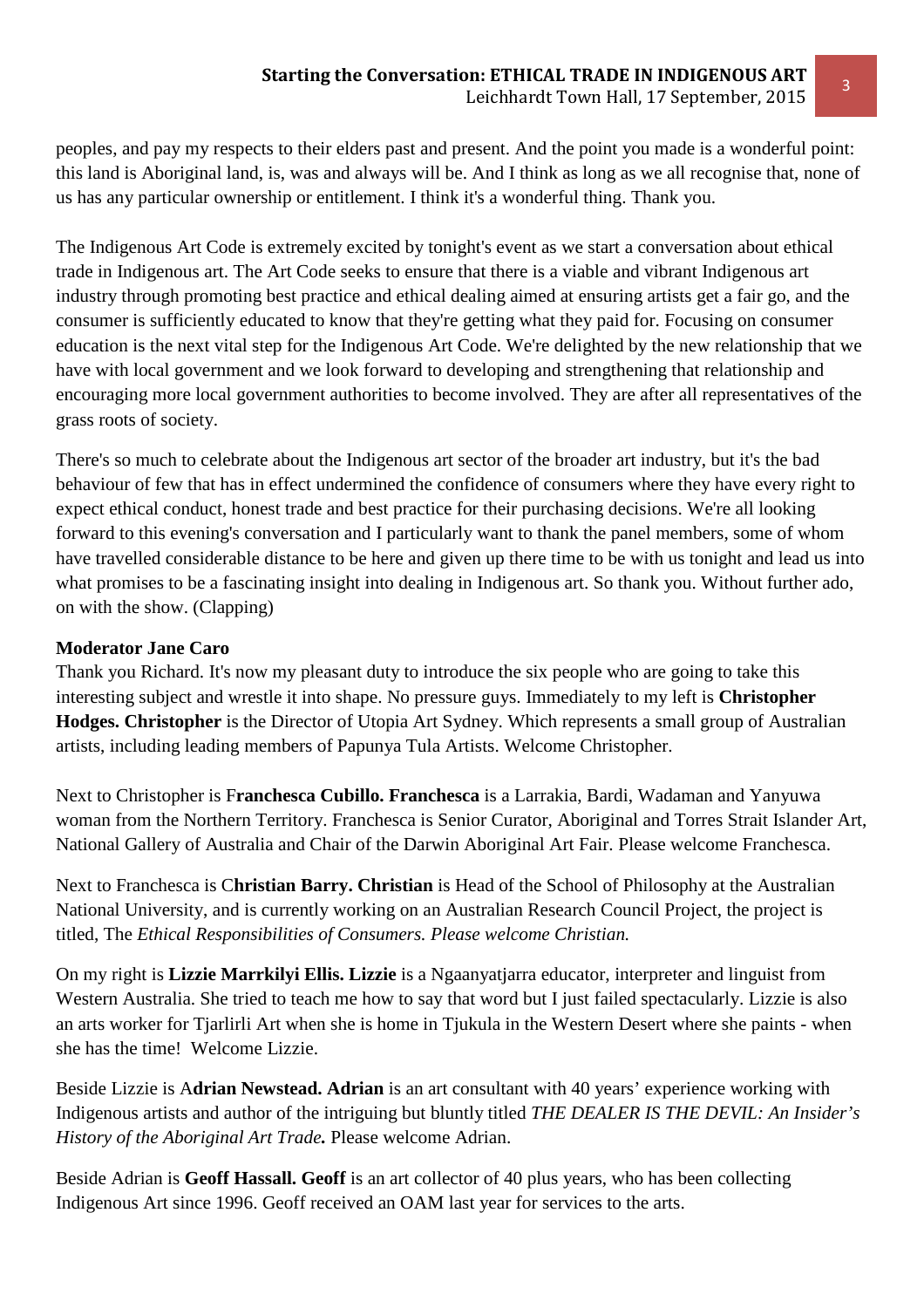Please welcome all our panellists. (Clapping)

Now before we get to the pointy end of the evening, I'm just going to let you know how this panel discussion is going to run. Basically I'm going to ask the panel an establishing question in a moment. Then I've got a series of scenarios which I'm going to read out to us all, and get the panel to discuss. Now there will also be some pre-submitted questions from the floor. We're not actually taking random questions from the floor just simply because with six panellists, four scenarios and such a big topic, there just won't be time for that but there are some questions coming from the floor at the end of each of the scenario discussions because it's my job to keep us to time.

So what's our first question? Our first question is really the obvious one, and that is I'm asking each of the panellists to explain the importance of Indigenous Art to Australians, its worth to our culture, its place both locally and internationally. And I'm going to start because he's sitting right next to me with Christopher. Christopher, what's your answer?

# **Christopher Hodges, Utopia Art**

Well a country is defined by its culture. And the Australia of 1970 is a very different place to the one we live in now. When I was a boy to go to see Aboriginal art you had to attend the Australian Museum. It was the only place you could see it, and I was quite a regular visitor. And when I was an artist, it was still mostly at the museum that you saw Aboriginal Art. When I became a representative of artists in 1987, I approached the Art Gallery of NSW to see what they looked towards the future of representing contemporary Aboriginal art and they said 'probably about ten major works would suffice over the next decade to enhance our collection'. Well today we see at the Art Gallery of NSW, you walk in the front door and Indigenous art is part of the mainstream. Indigenous art holds pride of place at all other major galleries around Australia. The international art community has learnt more about Australian art through the position of Indigenous art, more than any other form I would argue. And so I would say that Australia is a richer place for the inclusion of Indigenous culture in the broader Australian cultural landscape, and that's come about because of its artists.

#### **Moderator Jane Caro**

Thank you. Lizzie what's your take on the importance of Indigenous art?

#### **Lizzie Marrkilyi Ellis, Artist**

I'm just going to explain from the point of view of, as a person who speaks English as a second language. The word art, the one word that label everything that you label as art isn't, we don't have an equivalent of the word art. Instead we've got, the closest one is Wallka, and that's part of a word that was sacred but for men only, but now it's being used more because of the art movement and Wallka is, it means symbols, designs and icons. That's what it means. So all of those symbols, icons or designs have meaning, and those meanings come from the culture, and those designs, and icons and symbols were drawn on the body, on the ground, on rock, on important places, on bark, on wooden implements, spears, boomerangs. And now, with the coming of Europeans to our land, those symbols that have been part of the culture for Aboriginal people, that's most of its been in the sacred realm and part of the ceremonial stuff. But a lot of that's been revealed through the art movement and the art, it does not stand alone, it sits with the land, with the stories, the song and dances. It's not a standalone. So from where I come from its part of a whole. And that's the way that you, that it's proper to keep it in the whole form and not to dissect and just look at art on a canvas, or on a t-shirt, or on a cup, or cap, or tea towel, just for the, just to please the eye. It has more meaning. It has spiritual meaning and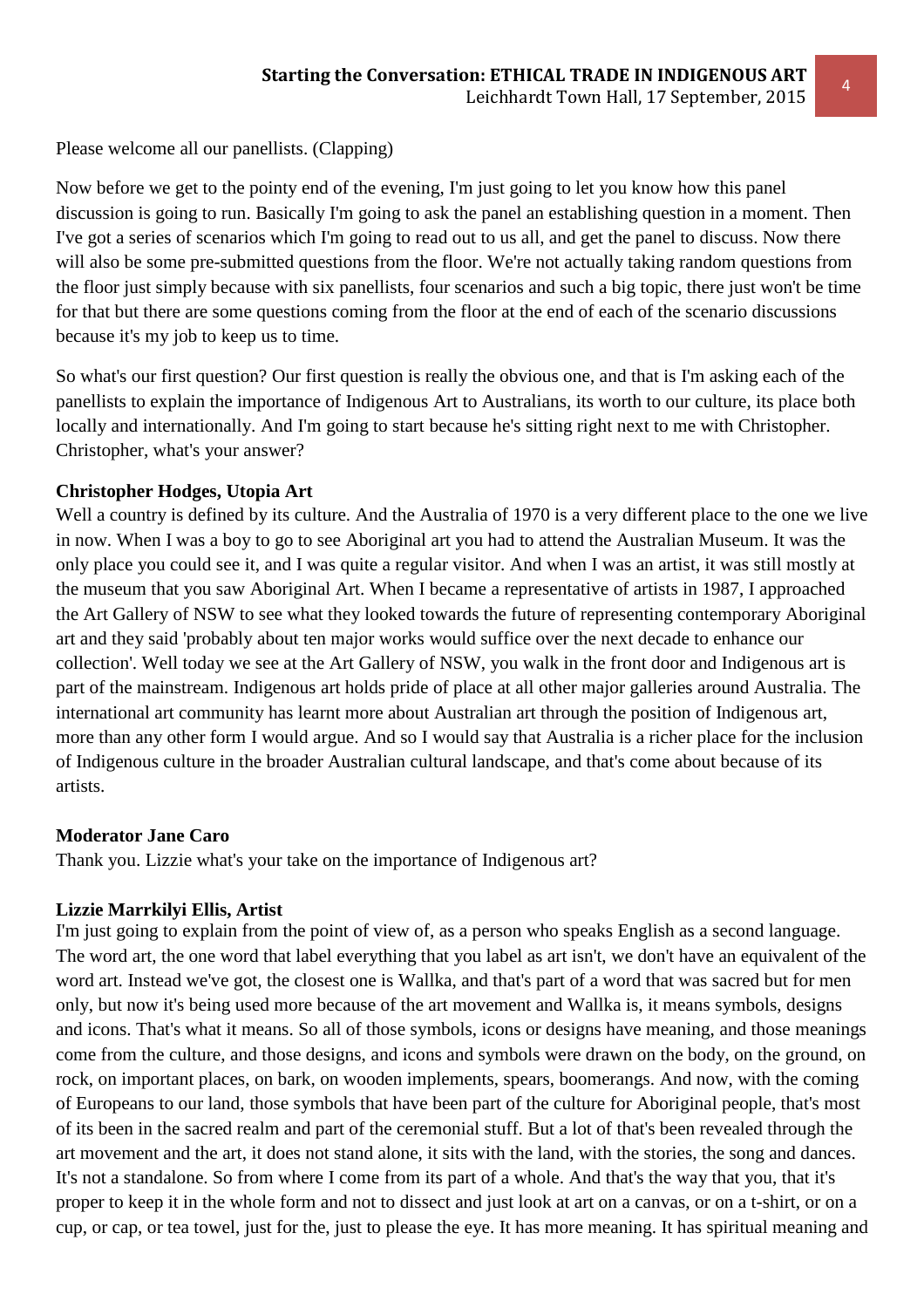its still, those symbols and stories they have owners. There are people who own those stories, and own those symbols and designs and not everybody has the authority to paint those stories and to represent those designs on canvas. So that's what art is. The art that you, that is spoken in the European context, is different to the way we look at it. It's part of our culture. It's part of everything.

## **Moderator Jane Caro.**

Thank you Lizzie. Adrian, how do you see the importance of Indigenous art?

## **Adrian Newstead, Indigenous Art Consultant**

Well really what I would say picks up really on what Lizzie just said to me. Aboriginal art in Australia and its importance to Australia, it's the most potent land rights statement in this country. And, an Aboriginal elder said to me when I first started in Aboriginal art, you know 'put art on peoples' walls and that'll do more to effect the way they think about Aboriginal people and they think about their place in this country than anything else you could do, going into land rights marches etc., so I see it as the most vital land rights statement. Sid Nolan in 1949, 20 years before the first Papunya painting was painted, said that in his opinion the Aboriginal artist was the greatest artists in Australia, and that all artists in Australia should aspire to the same dreaming philosophy. I think what he meant by that was that they should, that they should in creating their art it should come from the same feeling about the spirituality, the spiritual nature of the country and not just see it as a pretty landscape. So I think it's important to Australia because so many of our greatest artists, non-Indigenous artists have been so profoundly affected by Aboriginal art, and I don't mean appropriating Aboriginal art, I mean by you know seeing country as a spiritual entity. And finally I think, I would say the other most important thing about Aboriginal art to Australia is the bridge that it's built between black people and white people in this country. I think that's been a vital, vital to the reconciliation process.

#### **Moderator Jane Caro**

Thank you Adrian. Franchesca?

# **Franchesca Cubillo, Curator**

I just want to take this opportunity to acknowledge Deborah, your family, you, your ancestors and the land in which we have this opportunity to have this conversation. Thank you very much for your welcome. And also to Rochelle and to Richard, it's an honour to see institutions and organisations like yourself engaging with such important topics for our communities. So thank you.

For me I believe it is integral that this nation have an understanding of Aboriginal and Torres Strait Islander people, our culture and our arts. And our art is a part of this land, it is part of the original peoples of this land, the people who were formed from this country by their ancestors, the ones who live today and look after and maintain their connection. It is just as alive and dynamic today as it was in the past and it really sets us apart collectively, both black and white Australians. It sets us apart on that world stage. Our art is about this land. It is about our ancestors. It is about the spirit of this continent. It is about title deeds to country. It is about our intimate relationships that we have, both physical and spiritual. And so Australia and the world need to have that understanding, and they need to have that understanding from people who live, breath and fight regularly for its protection and for its maintenance. And for me, Galarrwuy Yunupingu in 1993 said something about what Aboriginal and Torres Strait Islander art is about. And he said when we paint, whether it is on our bodies as part of ceremony or ritual, or whether on bark or canvas for the market,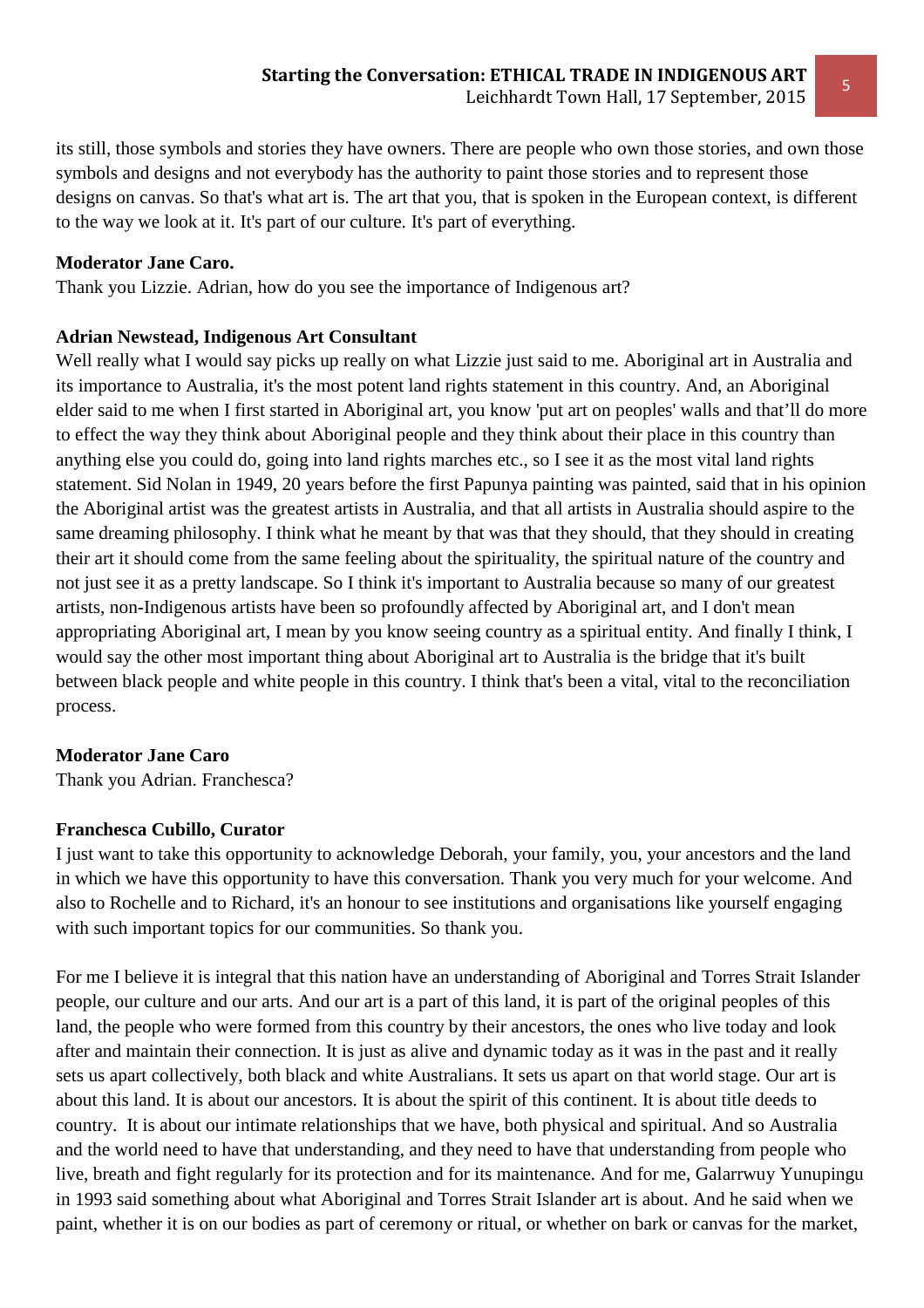we are painting as we have always done. It is a demonstration of our connection to our country and our rights and responsibilities to it. And he said that the land owns us, and we own the land. And Djambawa Marawili just recently has also said, as a ceremonial leader from that region, that the land cannot speak for itself, that's why we have to paint and tell our stories, so that we can speak for this land, so that we look after it and it will look after us. And so this discussion is really important. It's a discussion about identity and who we are as a nation. But how we can move forward through art and with working with Aboriginal artists, and Aboriginal and Torres Strait Islander artists, and people and our culture. I think we can really achieve an awful lot as a nation. That's why it's so important I think.

#### **Moderator Jane Caro**

Thank you Franchesca. Geoff?

#### **Geoff Hassall, Collector**

In multicultural Australia, the dominant culture is the Indigenous one. And in the artwork that's been produced in the last 30 or so years it's actually recorded it well. And being a collector for a long time I think the best of art in this country has been produced in the Indigenous world, with a few exceptions of course. But the thing that I really like to see is the best of Indigenous art travelling through the world and being included in major exhibitions and it opens the rest of the world's education of how incredibly good the Indigenous culture was when the first contact was made here, and was largely ignored its only in recent times that people are starting to wake up to what we have here. And I know a club I'm a member of here in Sydney they're now hanging Indigenous art, and people are saying *oh it's great to see the contemporary Indigenous art rather than that rather stuffy art club painting*. So people are really, it's really shifted a great deal from negative to positive and it's all because of the fantastic Indigenous artists we've had producing, some have recently passed away unfortunately, but the younger generations seem to be coming through well.

#### **Moderator Jane Caro**

Thank you Geoff. Christian?

#### **Christian Barry, Ethicist**

Just listening to the other panellists, it's pretty clear to me there is no single way in which Indigenous art is important to Australia, that it has different meanings to different Australians and it has importance of different kinds to different Australians. And one of the interesting things as Australians collectively is to decide how to manage all these different significances that this development has, and one question is: to what extent is it art, as Lizzie has pointed out, in the sense that it should be a tradable commodity and treated as such, and it is currently traded as a commodity, but if it is to be traded as a commodity, are there things that distinguishes it from other commodities that are traded and require special kind of protection or regulation of this market, as opposed to other markets? These are things that collectively Australians need to decide, and think about, whatever importance it has for them individually. To some of us, and I'm not myself an Australian, my encounters with Indigenous art is obviously quite different and I first certainly encounter it in a very a pure aesthetic way and how it affects me, which is quite different than the sort of rich connection with someone with a greater wealth of experience and understanding of the history of experiences these works of art. But we live in the same place and we have to come to some collective understanding of how we're going to treat these artefacts and engage with one another with respect to them.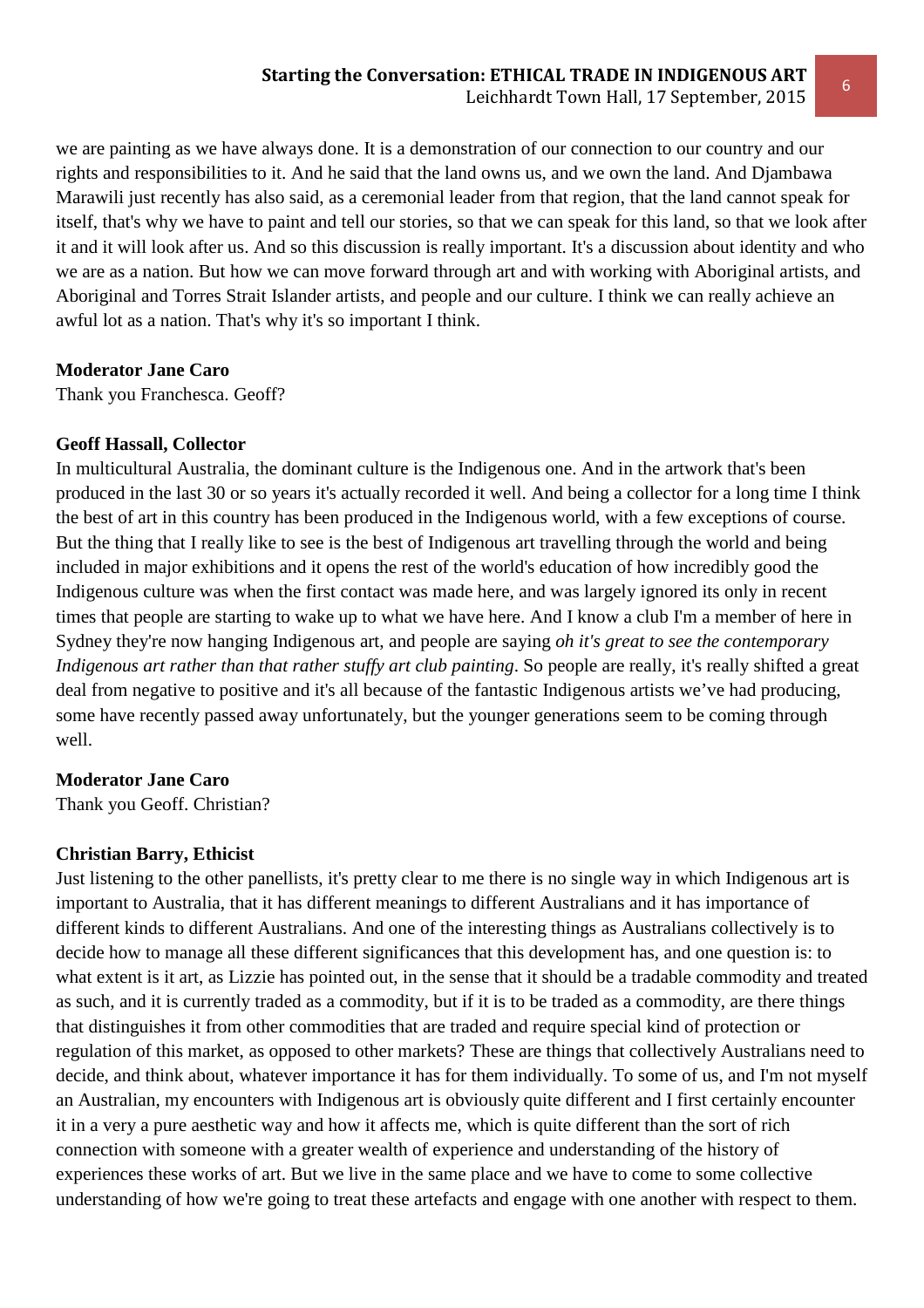## **Moderator Jane Caro**

Thank you. Well I think the consensus is, it's pretty important, so that's good because we're going to spend the next hour and a bit discussing it, so that's excellent. I'm very pleased. I have to say I respond to it mostly aesthetically as beautiful and deeply engaging and different and unlike anything else, and that's what I get enjoyment from. But enough of me. Here is our first scenario where we will get down to some of the things Christian was referring to in terms of the differing stakeholders in this whole process.

## *SCENARIO #1*

*A top Aboriginal artist from the Western Desert travels 400km to Alice Springs for medical appointments. Let's call her Alice. So she's Alice in Alice Springs. A private Art Dealer asks Alice to visit his Studio. Studio, in my notes by the way, is in inverted commas. A place set up for Aboriginal artists to paint. He supplies canvas, paints, cups of tea, and food. Alice needs money for her fuel to drive and the Dealer asks her to pose for photos in front of some artworks he has that are painted in Alice's style, but are not hers. These paintings will later appear in pop-up Art Auctions, on EBay and in commercial galleries in big cities around Australia, and that photo will be used to authenticate the works as hers. There are stories where artists are asked, not just to pose for a photo, but to sign works. The artworks, by the way, are painted by lesser known artists, some it's claimed by backpackers. Well that would be an even lesser known artists I would have thought. There's even been reports they've been painted in Bali!* 

## **Moderator Jane Caro**

So Christopher, response to that?

# **Christopher Hodges, Utopia Art**

Well nothing new. A story we've heard a million times, and one that always fills me with incredulity because there are a lot of people who are obviously suckers, or greedy or stupid, or one or the other, but then there are obviously some really ordinary people who are taken in by shysters and salesmen. I take a very different attitude to this at the moment. I suggest everyone learns about the artist they're going to purchase from. If you're going to buy stocks and shares, you go to a reputable stockbroker. And if you're going to do lots of this, you seek advice. So I always recommend people go and seek advice from public institutions. Go and see what the public institutions have on their walls. Go and see what the curators collect. Look at where they collect it from. Understand the quality of the artist's work. And then, if the work you're looking at does not fall into the top ten percent of that artist's body of work, and you're considering yourself to be an art collector, you do not want to buy it anyway. So all those things just fall aside.

#### **Moderator Jane Caro**

So, no impulse purchases?

#### **Christopher Hodges, Utopia Art**

Well if you like it and you want to buy it because you simply like it, buy it. But if you think you are buying a work of art that's legitimate, you need to make sure that's actually correct.

#### **Moderator Jane Caro**

Do your research.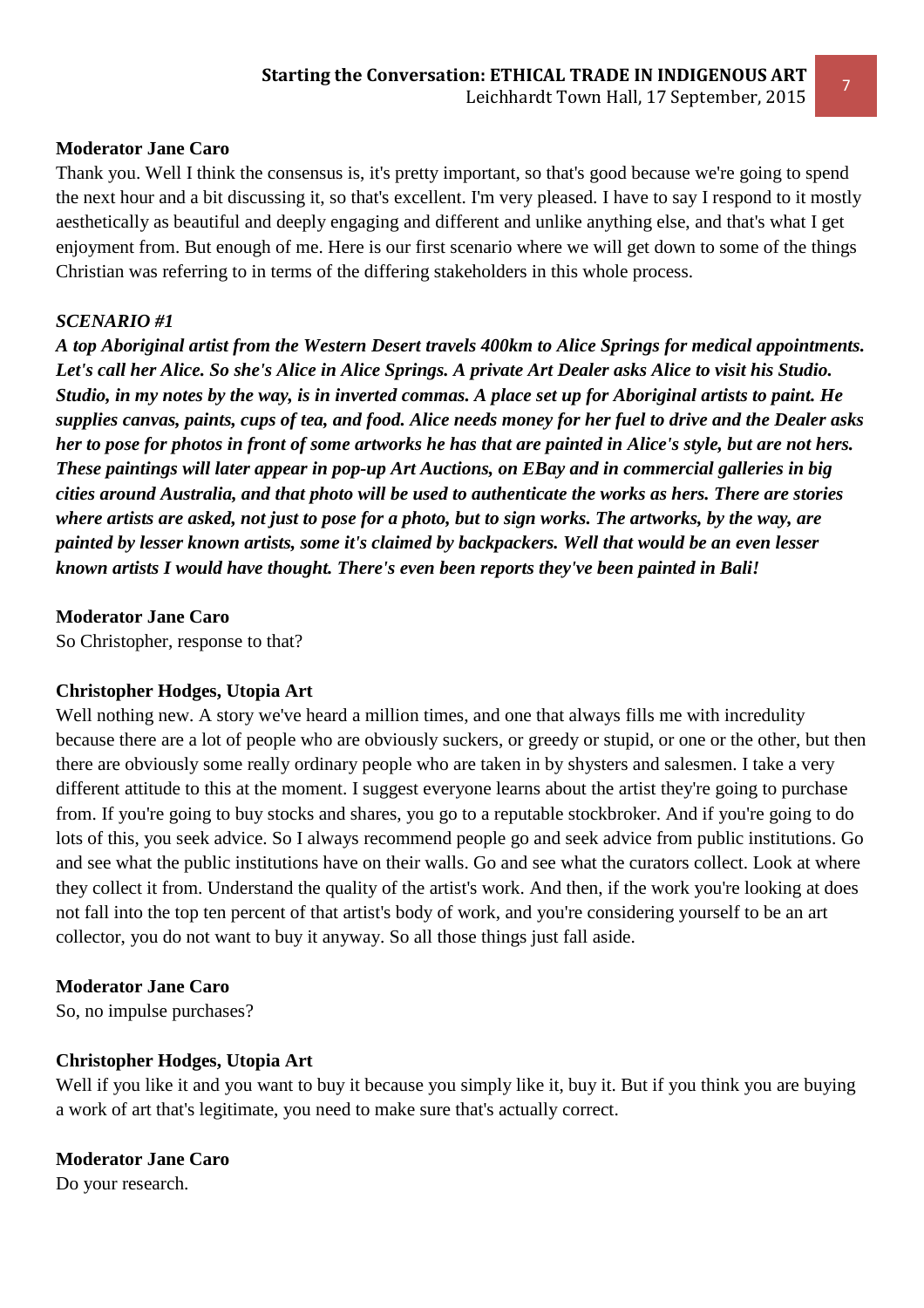# **Christopher Hodges, Utopia Art**

Do your research. Do your homework.

#### **Moderator Jane Caro**

Adrian, do you agree?

#### **Adrian Newstead, Indigenous Art Consultant**

Yes I do to a certain degree. Probably entirely actually. But there's two things that come to mind. One is that in the 80s people used to come into my gallery and say invariably, *How much is the artist getting out of this?* and by the time 90s came around and Sotheby's was selling Aboriginal art and it had entered into the contemporary mainstream by far more common was to have someone come in and say, *Is it a good investment? Can I make money out of it?* So that's the first thing that comes to mind when it comes to the motivation of people buying paintings. There will always be people who think they are doing the right thing by buying a painting as cheaply as they can get it. And you can't do anything about that, you know, you can tell them, if you bought it on EBay or if you bought it from a cheap auction house and when you go into a really good gallery, and you see the provenance of the work and you see that it came from a reputable source and it's properly documented etc. and it's \$8000, there has to be reasons why a painting is \$1500 you know when it's just accompanied by the photograph of the artist holding up the work, it may not even be the artist. But the other part to that, and I'll try to be brief, is I had a very similar, this scenario is actually quite fresh to me in the sense that I have, I was approached not so long ago by a French collector, quite a big one, who wanted a, who had been buying from auctions in Europe, and he was buying beautiful paintings, there's no doubt about it, the documentation that accompanied the paintings varied enormously. Some had documents that came from art centres. Some were accompanied by folios of working photographs. Some had been bought through reputable galleries in Australia. And some were only accompanied by a picture of an artist holding a painting, or nothing at all. And he said, *well how do I work my way through all of this?* And so I said*, look do you care if it came whether it came from an art centre or not?* And he said, *no I don't really care if it came from an art centre. I care whether it's a really good painting.* I said*, well generally if it's a really good painting, well probably you could almost guarantee that it was painted under pretty good conditions.* You know artists don't paint really well for people that exploit them. You know they paint perfunctory, lousy paintings for them. So I said, but as a rule never buy a painting that is isn't accompanied by a minimal level of documentation and we decided, we went through what I was prepared to authenticate, using a minimal level of documentation.

#### **Moderator Jane Caro**

Thanks Adrian. Christian

#### **Lizzie Marrkilyi Ellis, Artist**

I just want to say, I disagree with you saying artists choose to paint a painting that's not a good quality. I think all artists strive to do the best painting that they can if it possible.

#### **Christopher Hodges, Utopia Art**

I take exception to because for example I represented the late Emily Kame Kngwarreye throughout her career, from when she was not famous until she was really famous and she said to me, I paint those rubbish ones cos they pay rubbish money. Rubbish. And so some artists are quite calculated in their market. Some people, some artists, I agree, some artists can't paint anything but what they're best is. But some do.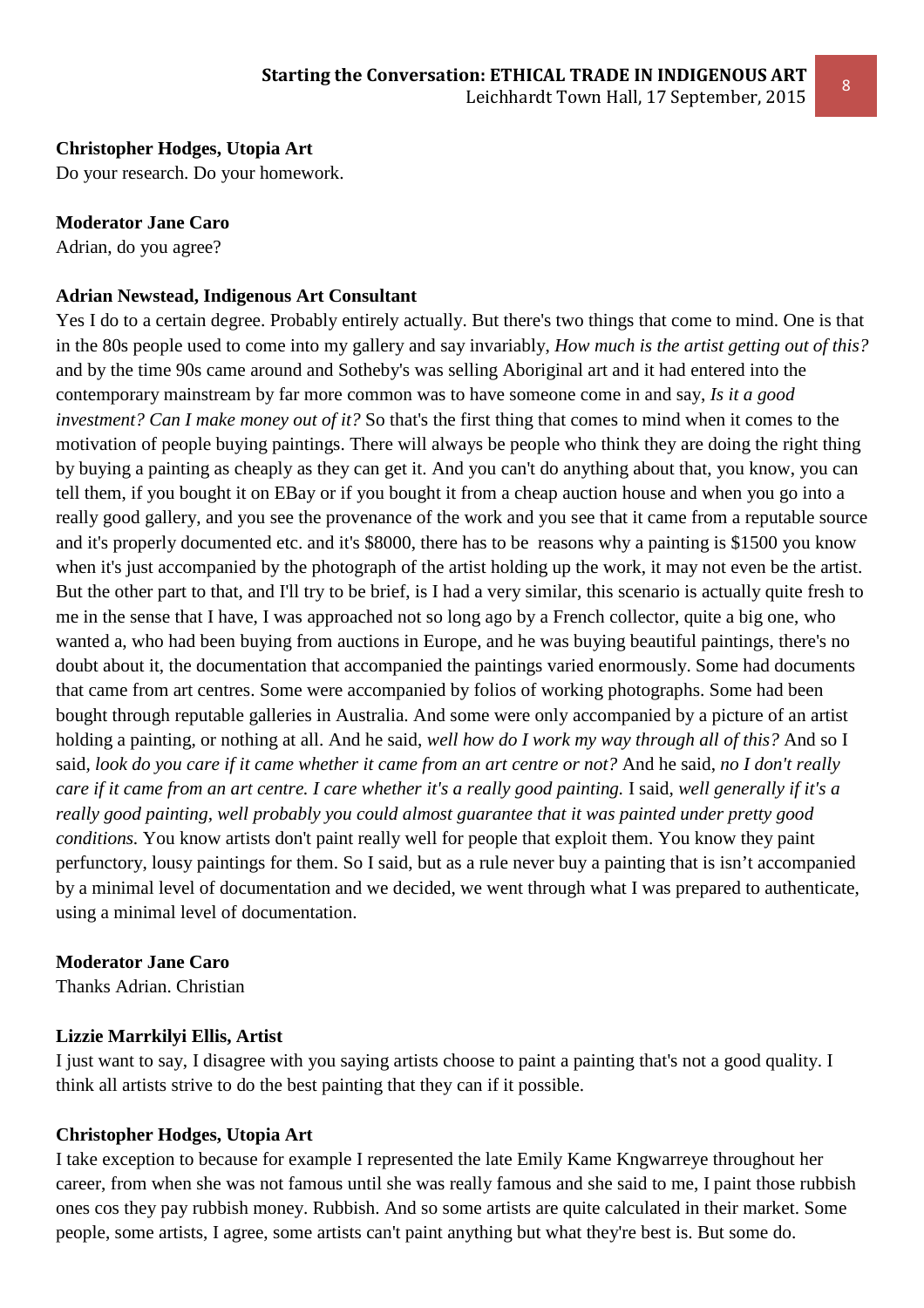# **Lizzie Marrkilyi Ellis, Artist**

But you wouldn't want to. I disagree in saying all artists

**Christopher Hodges, Utopia Art**  No, not all

**Lizzie Marrkilyi Ellis, Artist**  I'll paint rubbish paintings and I'll paint good one.

**Christopher Hodges, Utopia Art**  Not all

**Lizzie Marrkilyi Ellis, Artist**  Because there are damn good painters who paint good all the time

**Christopher Hodges, Utopia Art**  I agree

# **Geoff Hassall, Collector**

I find that artists that are painting for themselves paint the best work. But if they're painting under duress, or other influences outside and they're just going through the motions, and if you study really artists' work you can pick it straight away, without even checking the back of the painting.

#### **Adrian Newstead, Indigenous Art Consultant**

That duress can come from their families.

#### **Franchesca Cubillo, Curator**

There's that other aspect too. They're painting they're ancestors. And they're painting their country and they're painting that dreaming narrative. So they can paint it quickly, and they can paint it over a longer period and I guess from my perspective, they are all good paintings because they're painting their ancestors and their country. But when it meets that point at the market, then if a painting is painted quickly, it will reflect that it's been painted quickly. If it's had time, so the artist is still maintaining their cultural responsibility in terms of depicting their ancestor and depicting that important sacred site

# **Lizzie Marrkilyi Ellis, Artist**

That's why I'm saying you can't say this one is good art, and that one is not good art because both of them remember what I said before, it's part of a whole. Art is part of a whole. It's part of the land, the stories, the dance, the song and they're all symbols. You got to be careful.

#### **Moderator Jane Caro**

But I think that's a slightly different point from what this scenario is about which is that, this is not the painting by the artist. This is a painting by other people where she's had a photograph taken with that painting. So it's not the same as Alice deciding she'll paint some paintings for fuel or whatever it is. It's a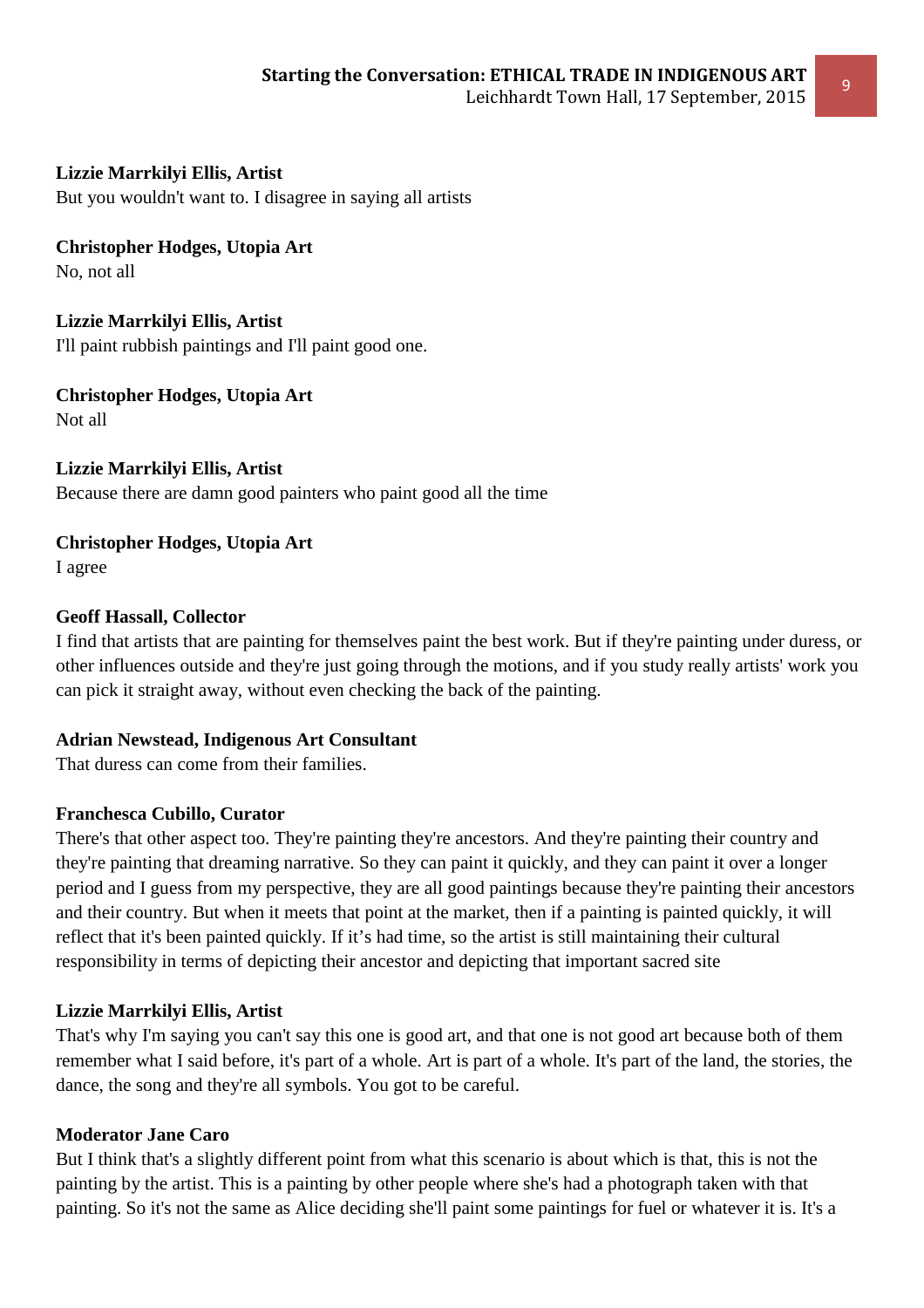matter of her being asked to actually fudge, she may not even be aware of it or conscious of it, but to fudge who actually the artist actually is.

#### **Franchesca Cubillo, Curator**

Can I just say though that there is a defining aspect, in that Indigenous people share rights to paint that same country so an artist who might not actually be the author of that painting, can actually share the same authority to hold that painting and hold that dreaming story, so this is where the culture and the market really intersect in our very first scenario.

## **Moderator Jane Caro**

Yes it's really interesting. Christian, this is your area of expertise. Who do you think is being exploited in this scenario, and is anyone being exploited?

## **Christian Barry, Ethicist**

Well there are a lot of different ways people understand the idea of exploitation but generally it involves someone taking unfair advantage of another, and in this scenario it seems that there a few people who are being taken unfair advantage of. We need to know a bit more about them to know is just how unfairly they're being treated. Certainly whatever the meaning of the artwork for the person standing next to it, the consumer, the intended consumer, is not going to understand notions of authorship and authority over that painting, in the way that they do. And the dealer of course is appealing to that person, and so that person is certainly being taken unfair advantage of, at least in so far as we don't think it's reasonable for them to easily be able to detect that this sort of ruse is going on. The way you describe the case, the person is in some sense, even posing for the picture, under some kind of duress. She needs fuel to go back, so she is being taken unfair advantage of. And I think a lot of these issue that are endemic, they shouldn't really be surprising in that any time a tremendous amount of resources, or the prospect of a lot of resources flood into an area which is relatively resource poor or where people are needy it creates tremendous incentives for this kind of manipulation and dissembling with an attempt to capture gain. So in this case if she is knowingly going along with this, knowing this is going to happen, then she also bears some measure of responsibility too, and I'm sure that is sometimes the case. It may not be the case in this hypothetical.

#### **Moderator Jane Care**

No exactly.

# **Franchesca Cubillo, Curator**

Sorry, could I just add that that's the element that you know we hear about that the market needs to be educated, you know, know what they're buying and how they're engaging but the artists also needs to be educated and have that information so that they are making informed decisions as to what they're prepared to do and take responsibility for and what they're not.

# **Adrian Newstead, Indigenous Art Consultant**

Can I just say who has that knowledge? The people who have that knowledge, you know, are very few. If you ask, who knows Emily's' oeuvre so well, and I think I do, that they could tell you, they could look at a painting and say, that was painted in 1992 maybe early, late 1991.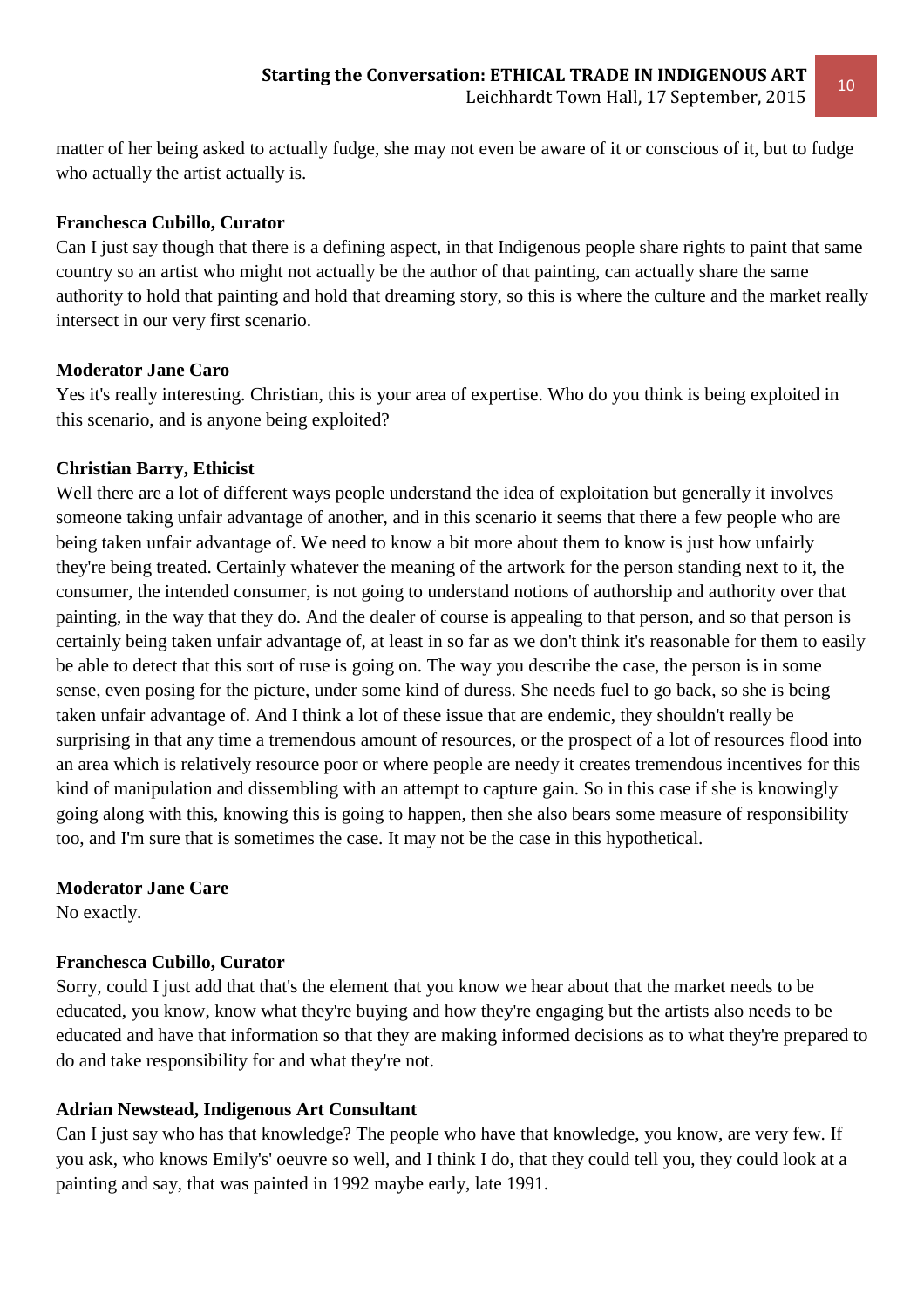# **Geoff Hassall, Collector**

And, and the, and the month.

# **Adrian Newstead, Indigenous Art Consultant**

And the month etc., and that represents a style that is actually using elements that came from an earlier period. Kathleen Petyarre is a perfect case in point. She painted wonderful paintings for her agent in Alice Springs. These established her reputation as one of the finest artists, Aboriginal artists in the country. When she went back to Alice Springs she was at the mercy of a large, avaricious family. Painted quickly, yes they were her dreaming but they were like chalk and cheese and then, now her grandchildren are painting those ones, the same image, they're being held up by Kathleen and being sold. You could say to Kathleen, why are you doing this? You are undermining your market. Your market. She doesn't care about her market. That's the least. She's not interested in the white market. She's interested in supporting her family that need money in the here and now. And that's the reality of life for Aboriginal people who as you've said, you know, are a rare commodity. Someone who can earn a lot of money in a community that has none.

## **Moderator Jane Caro**

We do need to move on to Scenario 2, fascinating as this is. Let me go on to the next scenario.

## *SCENARIO #2*

*You are, imagine for a moment, you are a first time buyer of Aboriginal art. You want to see the artwork on location so you're doing some due diligence. You make a trip to Central Australia and go to an Art Centre in a community outside Alice Springs. You find some beautiful works and buy them. A year later you are in Sydney and pop into a few harbour-side art galleries where you see similar works by the same artist. But they're a lot cheaper! And they're a lot neater. They don't have bits of sand and dog hairs in them! You might miss those I would have thought. Did I, did that person, get ripped off?* 

I mean, we're looking at authenticity issues, elite art Vs market art, which we were also just talking about in the previous scenario, but also we're talking about primary, secondary and tertiary markets. So Geoff? What do you think? Was that purchaser ripped off?

**Geoff Hassall, Collector**  No

**Moderator Jane Caro**  Why not?

#### **Geoff Hassall, Collector**

Because the work that was available in the commercial gallery in Sydney that had no dust or dog hair on it, would not have the proper documents on the back of the painting. Most of the art centres have codes that they write on the back of the canvases, numbering and initials and it's all recorded. And it can be checked back for decades. The paintings that were available in the commercial gallery in Sydney, probably if you ask for a letter of authenticity, you would get one from the commercial gallery with the artist's photo on it. The commercial gallery, maybe in a year's time, no longer exists. No state gallery would even accept those paintings as a donation. No valuer for the taxation incentive scheme would value them, so they're, the person buying in Sydney would be ripped off, not the one from the art centre.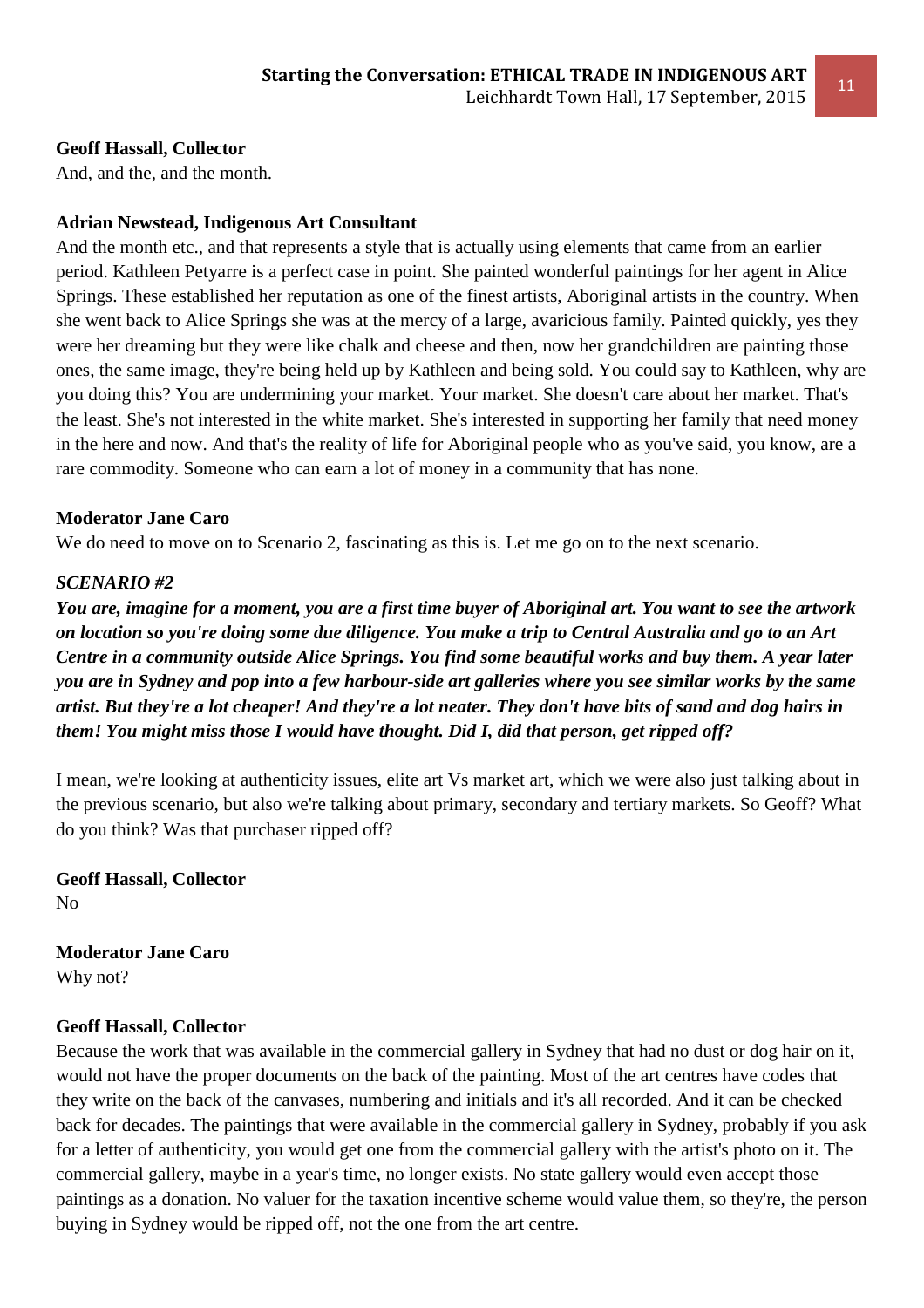#### **Moderator Jane Caro**

Thank you, and Christopher you were saying that people who were looking to purchase Aboriginal art, should do their research, and it sounds like this first time buyer has in fact bought the right painting.

#### **Christopher Hodges, Utopia Art**

Well there are two things to take into account. One of them is that art is a very special commodity. And art is valued in different ways. It's not valued on the cost of the paint and the canvas and the dots. Art is given value because of the content which is in it, the power which is in it, the aesthetic arrest that it can cause when you look at it. So there is better art, and lesser art. There is production art. I'll give a white example. You don't want to buy an Arthur Boyd that was painted after three o'clock in the afternoon because Arthur Boyd painted seriously all morning, and in the afternoon painted his quick ones for the market place. And you see them at auctions. They've got swans in them, there's hundreds of them around and he painted them to order, read his biography which his wife signed off on. Indigenous artists do the same thing which is their right. However I would suggest that anyone who wants to support Indigenous artists or indeed support any artists, the closer you can come to buying the work from the artist, with the artist in the room, the better it is for the artist. The better it is for the artist's community. So in buying a work directly from an artist's representative, where the artist still is the owner of that painting, that is the closest you can come to supporting the artist. Now, I always suggest as one of the things people can say to, when they're in shops, I say when you're in Alice Springs simply ask the shop owner, who owns this picture now? Does the artist own it or do you own it? You know in most cases, the shop keeper will own it if it's a shop. If it's an artist's representative organisation, an artists, I represent the Papunya Tula Artists they have it in that work all the artists are still involved in the sale of the artwork. It's still their work and that's the closest you can come to actually knowing where it comes from. That piece of paper that you get with it, the certificate, you've got to make sure it goes back to a controlled data base and so the Papunya Tula documentation is a controlled data base that goes back to 1971. And you can actually chase that. There are no photos of artists on that document. But there is a signature. There is a number and it's traceable directly back to the day that it was handed in and the artist dictated the details of that picture. So that's the closest you can get.

#### **Moderator Jane Caro**

Thank you. We actually have an audience question from Bronwyn Tuohy.

#### **Audience Member Bronwyn**

*I'd like to ask the panel, I've heard a lot of anecdotal stories about the treatment of Aboriginal Artists. I'd like to hear of some of your experiences in that regard.* 

**Christopher Hodges, Utopia Art**  By who?

#### **Audience Member Bronwyn**  Dealers, studios and I'm probably intimating in terms of negative treatment

#### **Christopher Hodges, Utopia Art**

There's a million stories out there about how people are treated in the broader world, and I've heard everything from the best luxury accommodation, you know showers, three course meals, to bribery and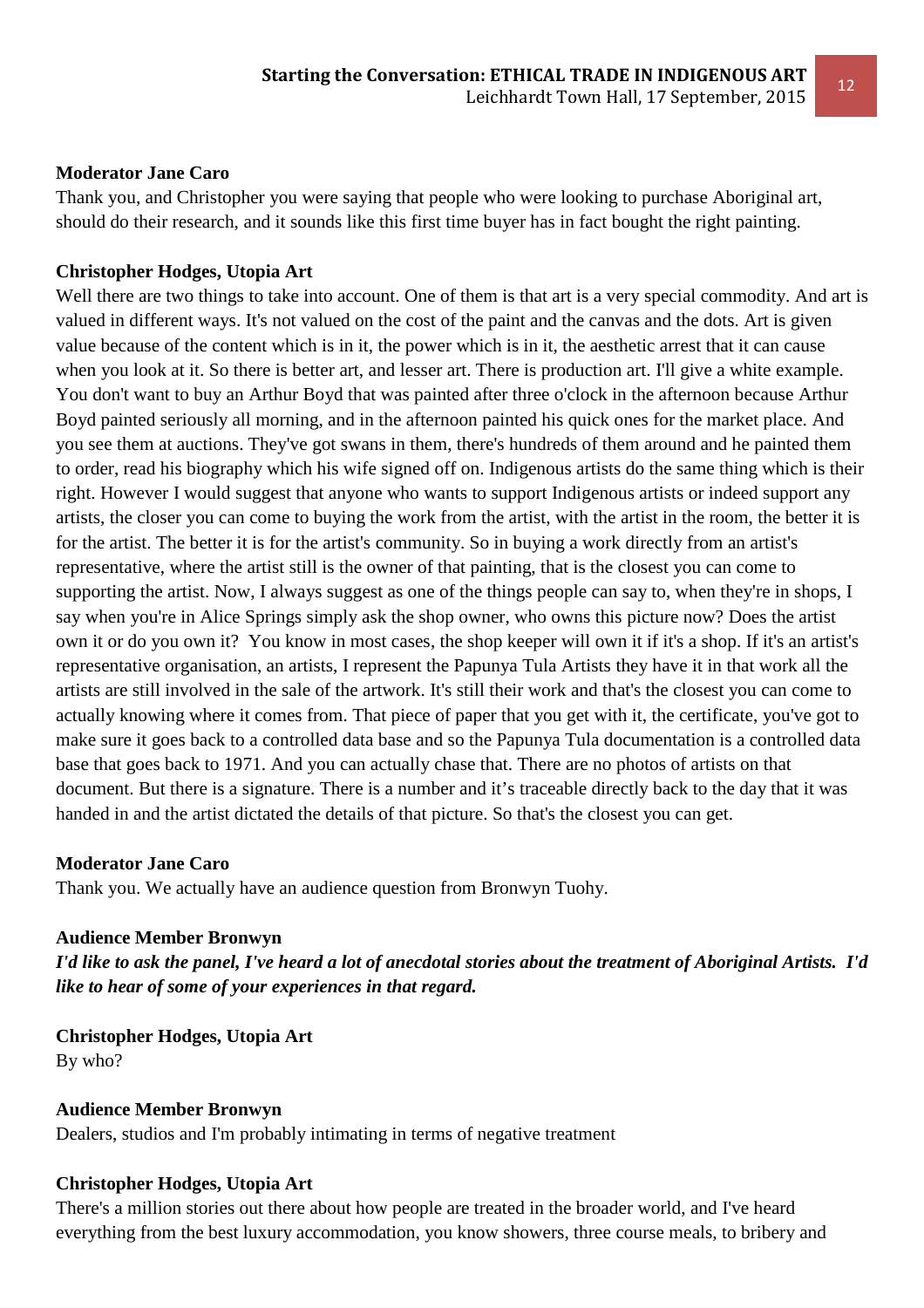corruption. The stories are so huge and so varied and some of them so horrible, and some of them so incredible, that I can't single one out to tell. But everything you could possibly imagine, I've heard the story.

## **Moderator Jane Caro**

Lizzie?

# **Lizzie Marrkilyi Ellis, Artist**

Yeah, I just want to say, I'm an artist and I'm ashamed to say, that I have been one of those artists who've been disrespected by art centre managers and they're young people who are the same age as my children. Disrespect me and my mother in our own community. Now art centre managers have to understand that respect is number one. You are there for you livelihood. Just because you're a manager don't get on your high horse and bully people to say you can't go there and paint. It is the prerogative of the artist. There are many factors as to why they do go and paint in those situations that we say is not perfect.

# **Christopher Hodges, Utopia Art**

And as a market, as a person buying in the market the effect that you can have is to place the artist's best work in the highest esteem and you usually you see that in the exhibitions of their best work in the major galleries. And the acknowledgement of the artist's best work, the support of the artist's best work, always finds you a truer painting to help the artists.

# **Lizzie Marrkilyi Ellis**

I just want to say that my mother was the subject of this conversation by the art centre manager. And that art centre manager was managing in my community and I told that art centre manager where to go. Politely. He came over after at 5pm and apologised to me and he was lucky that I didn't tell my mother exactly what he said. Otherwise my mother would have gotten her fighting stick and gone over there and would have dealt him a lesson and he would have been kicked out of the community by me and my mother.'

# **Moderator Jane Caro**

Sounds like there's some fairly feisty artists out there and it's really good to hear that.

# **Lizzie Marrkilyi Ellis, Artist**

We also very respectful.

# **Moderator Jane Caro**

Yes. Absolutely.

# **Lizzie Marrkilyi Ellis**

And we look after our art centre managers. Tell them, you doing something wrong, well I do. What you're doing is wrong. Just slow down. Be respectful.

# **Moderator Jane Caro**

I don't like it when taxi drivers call me 'dear'. I'm just putting that out there.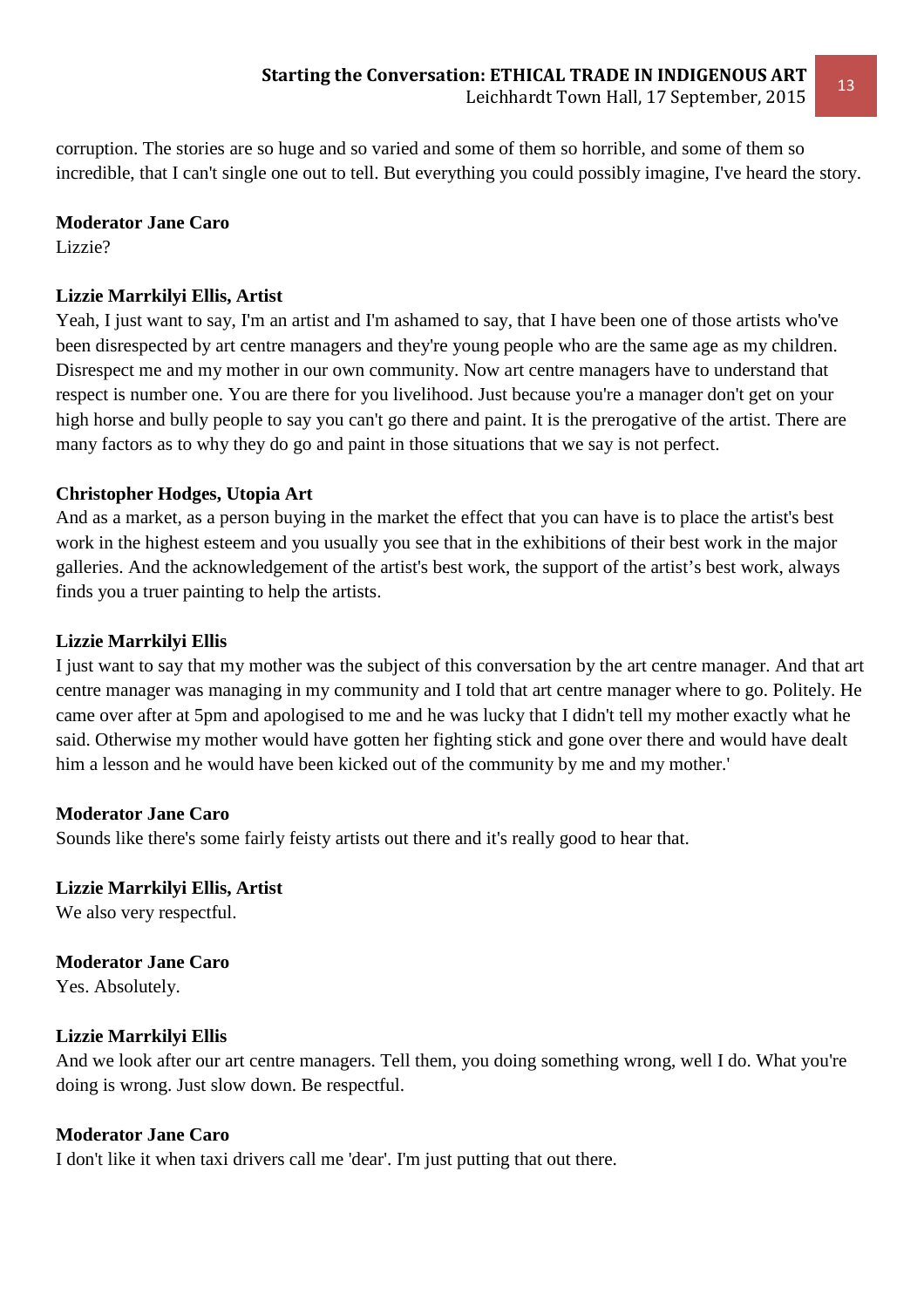Adrian, for someone who used to work for one of the big auction houses, there seems to be a number of auction houses out there at the moment. Can you explain Auction Houses dealing with the secondary market, and auction houses dealing with the primary market? What's the difference between those two?

## **Adrian Newstead, Indigenous Art Consultant**

There used to be a golden rule with auction houses that you don't deal in wet paintings. Wet is a term that we refer to a painting that's only recently been painted or one that's better sold in the primary market, it's not seen to be seemly

## **Moderator Jane Caro**

What do you mean by the primary market?

#### **Adrian Newstead, Indigenous Art Consultant**

Well the primary market are the galleries that directly represent artists or art centres and are the first place where a painting is sold

#### **Moderator Jane Caro**

OK. Gotcha

#### **Adrian Newstead, Indigenous Art Consultant**

OK the primary markets are in a strange way in competition with their suppliers, because the art centres get a lot of government funding and most of them wouldn't be viable without it, you know they wouldn't be able to balance their books, but in order to be able to make enough money to survive, they need to sell a certain amount of work, you know retail, direct to the clients, like our friend here who thinks he's doing the artists a big favour by going out to buy direct from the art centre. But actually what he's doing is undermining the market. Because every market is an elitist construct. Art is especially an elitist construct. And the galleries are the legitimate marketing arm of the arts. I'm not talking about black art, or white art, I'm talking about all art right across the board. You know they're the ones that pay the rents in the cities. That pay for advertising. That organise the exhibitions. This is how artists become important. If everything was sold directly from the communities, that's like a car maker selling something directly off the factory floor. That is not integrated market structure. And if the artist isn't having exhibitions. Solo exhibitions. Group exhibitions etc., then their career is not being enhanced in any way. You know so it's not generally, I'm not saying in any way, that there's anything particularly wrong with it other than the paradigm in which we work is being subverted by art centres selling direct to the public. But they have to do it because they need the money. Anyway that's a fact of our lives. But whether it sells from the art centre or whether it sells from a gallery, to the end user, that's the primary market. The secondary market is when all that art, and believe me there is an absolute tsunami of secondary market art coming back into the market.

#### **Moderator Jane Caro**

So this is art that's already been bought by somebody?

#### **Adrian Newstead, Indigenous Art Consultant**

Over the last 150 years, and it's been traded, or stayed in a family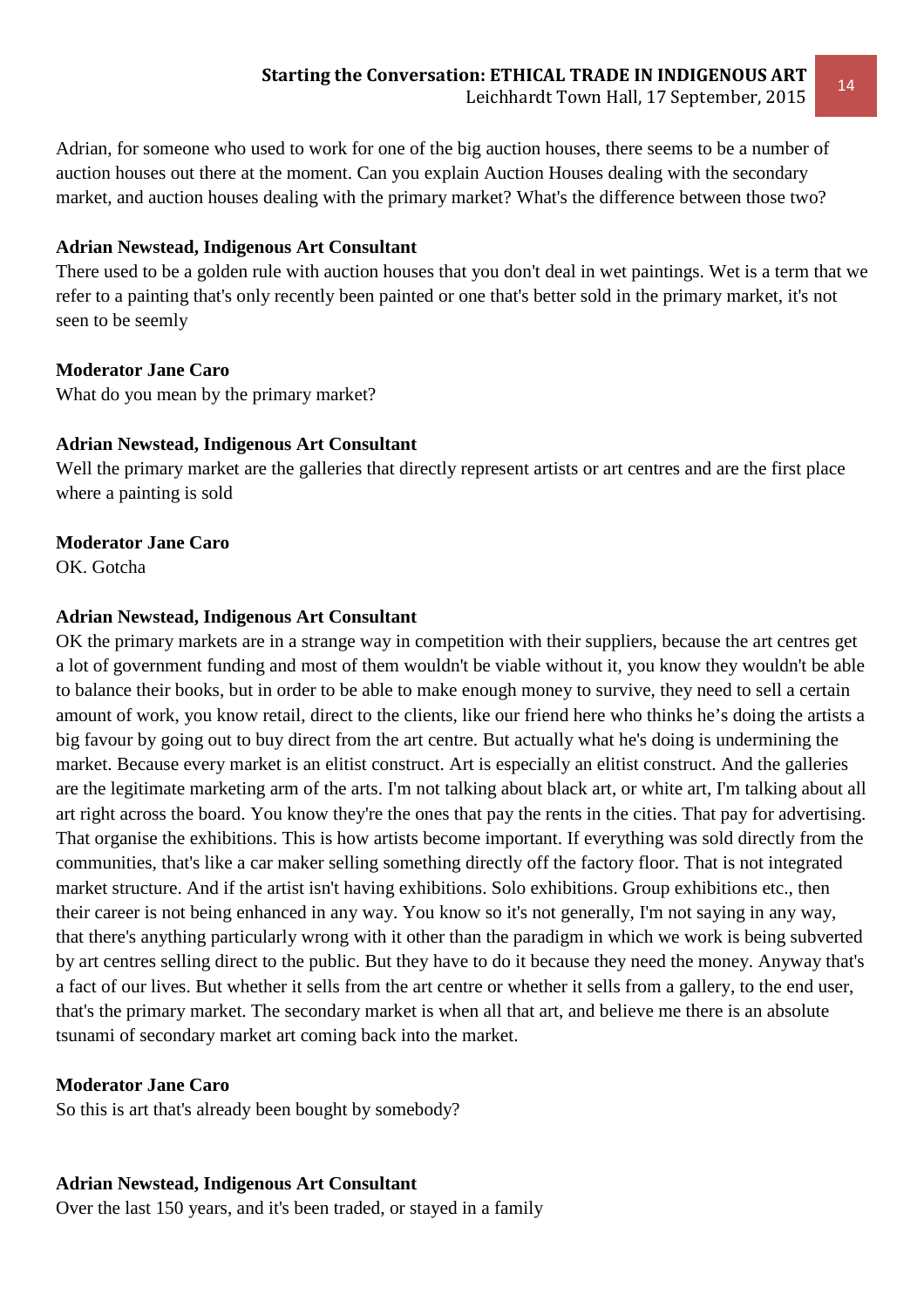## **Moderator Jane Caro**

So someone is selling it on

## **Adrian Newstead, Indigenous Art Consultant**

And you know someone who bought a painting when they were in their 40s, 50s, or 60s and is now in their 70s, 80s or 90s and their children don't want it, and they don't want to give it to an institution, so they put it in an auction and that's the secondary market. And the secondary market, that's what auction houses really exist for. So there has been, I get the point of your question, because there has been a proliferation of auction houses, a new breed of auction house that's coming in and actually setting up studios, workshops, sheds or whatever you want to call them in Alice Springs, getting artists to paint for them and then selling them direct into the market as a set, as an auction and this was the most famous, operating out of this electorate, or this council area, that they had was taking out full page ads in the newspaper with the same painting duplicated twice, saying gallery price \$7500 and the next one had, indicative auction price \$1500, why pay gallery prices? And believe it or not they were actually exhibiting the Indigenous Art Code logo at the bottom of their ads and saying we treat artists fairly. Well they were one of the first cases that the Indigenous Art Code sort of investigated and they're still operating, they've just changed their name and moved out of the council area.

## **Moderator Jane Caro**

Very interesting. Does anyone else wan to comment on that?

# **Christopher Hodges, Utopia Art**

Well the ACCC actually did an investigation into that same auction house and found that, not with Indigenous work, but non-Indigenous work and found that their works being offered for sale, were very, one was pulled out of a frame and was proved to be a photocopy and the curator, or conservator who opened that and looked at it received threatening phone calls for simply opening it, opening something and looking at it. But it brings us to a very important point that we all have to think about today, ethics. The ethics of representation are very important. I represent, when I opened my gallery I started on the principle that I was going to represent Indigenous and non-Indigenous artists side by side and totally equally. So I didn't put stories on the wall and I didn't even hand out certificates for the first ten years. I used to just make people come in, I educated people a lot about the artists and their communities, and introduced the artists and that but I worked it so that the people had to come in and learn something themselves about what was going on, and about the artists and that educational process that we went on established for some artists an orderly market place and in any business sector there should be an orderly market place. So I had a structure whereas the gallery representing a community organisation would on behalf of the artists and I knew the artists personally, through the, we had a business structure that was normal, the same as every other artist I represented, and this market place functioned well. Emily Kngwarreye, I'll use as the example, was an unknown artist when I represented her first and we managed to have great success with her work. We would, we had no problem putting her work in the National Gallery of Australia, into the Holmes a Court Collection, into private galleries across Australia. We did that well, we did it competently and did it easily. But within a short period of time other people felt that they could do it just as well, if not better and so they entered the market place. And after a little while others thought they could too, and they entered it. Now the first person that entered the market place was at least smart and he followed exactly what I was doing, to the point when I had an exhibition at the gallery, he'd turn up to the gallery two weeks beforehand and offered them work by the same artist which undermined my relationship with the gallery. And so was his behaviour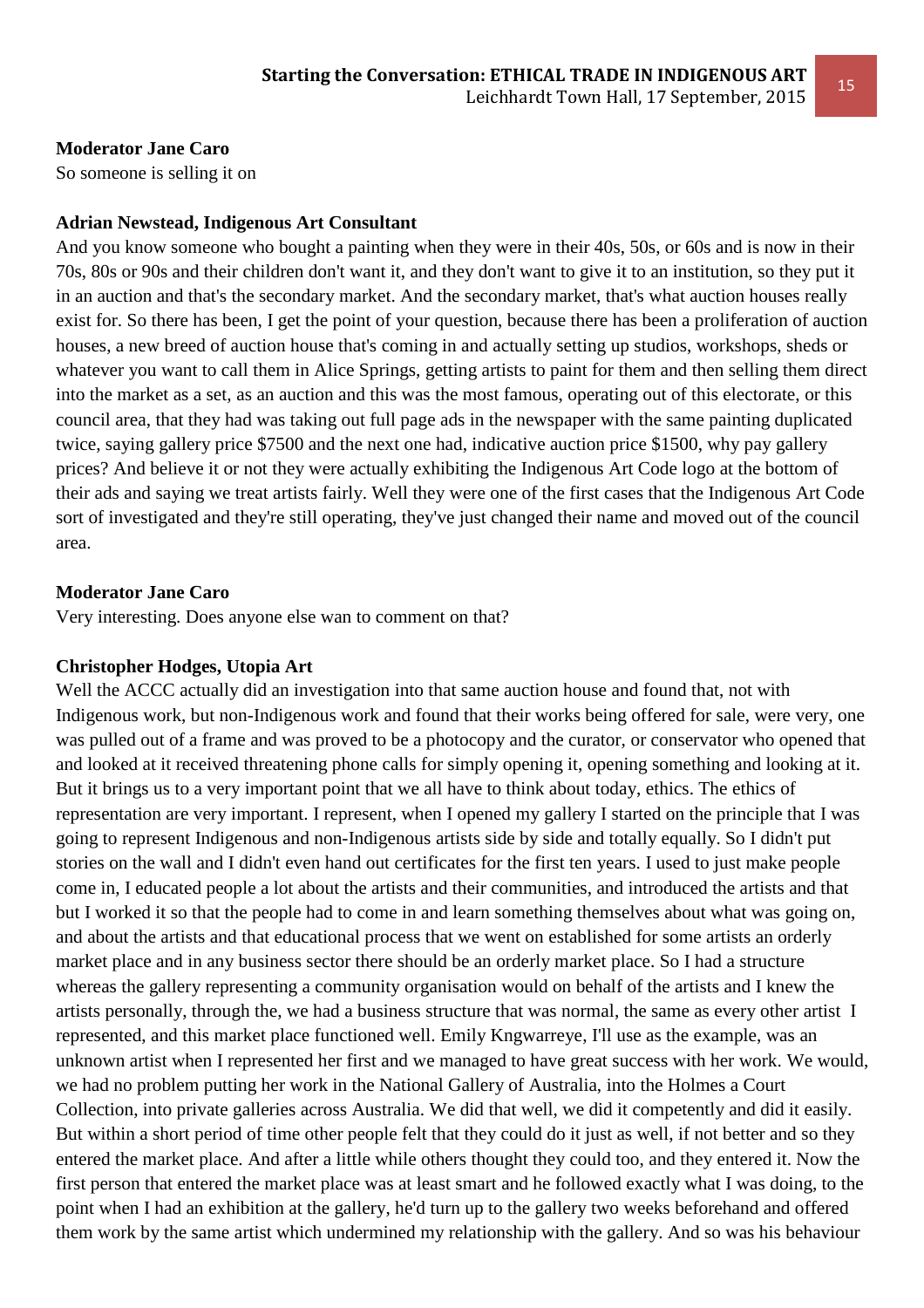#### **Starting the Conversation: ETHICAL TRADE IN INDIGENOUS ART**

Leichhardt Town Hall, 17 September, 2015

ethical? I don't know I can't work that one out. And then, but at least he knew the market. So he didn't bugger it up. He followed me. He was ruthless. But he didn't actually mess the market up. He kept the price structure. He didn't flood it. He was aiming at the same audience. But then along came these really great intelligent people who reckoned, I could find this artist, I could get her to sit there, paint some pictures, at least three dots on the top, take some photographs of this woman and flog them in supermarkets and stuff. Devaluing the market. And you see these guys reckoned they figured they could offer the nephew a car and if she painted this big picture there, the nephew would get the car. She loved the nephew. Adored him. Painted the picture. At the end of the picture, she stood up, grabbed her billy can, walked away. She had the shits. The nephew got the nod, and he drove off in the car and the picture is now hanging in the National Gallery of Victoria. It's a beautiful painting. Was that ethical? Then you go to the next level of people who swapped food and provisions for other paintings, and then you go to the next level of the guy that got her to sit with the photographs taken in front of all the other pictures which are everywhere and are ubiquitous and on the whole terrible. Now all those levels exist. And all those people that tagged on the end sought to destruct an orderly market. And the worst example of this is Kathleen Petyarre's sister, Gloria Petyarre, who was an amazing painter. A beautiful painter. A great innovator. The second most important painter in Utopia in the beginning and her family started to paint pictures like her. Then a lady in Alice Springs started to paint pictures like her. And the galleries in Alice Springs, in all their wisdom, they'd have a Gloria Petyarre there, \$1200, they'd have her sister's painting there, \$800, and they'd have three other people's pictures there, \$600, \$500, \$400, and they'd all look very similar. Not the same. But very similar. Her market is completely ruined. She has work in every major gallery in Australia. Beautiful work, of the highest quality, but her market has been ruined by people who have no understanding of the market place. No respect for the artist and their work. Certainly no respect for the dealers who've represented them. And as an artist representative for over 25 years, I would say the thing missing from the market is respect. Respect for the artist, and respect for order. And their right to have an orderly market place. And that's an important aspect.

#### **Franchesca Cubillo, Curator**

The other thing too as well, is that what we don't really have factored in, except in a bit of way in terms of Adrian mentioning the primary market and how art centres are in competition with commercial galleries, I think we really do need to focus on how important the art centre is in an Indigenous community. They fulfil so many multiple roles. And providing a safe space to produce art is only one aspect of the role they play. And in, I think I should be able to buy a car that comes off, you know, the chain. I should have that option. If I want to buy it from there, or if I want to go to a car dealer, if I want to get it from Pickles Auction. I should have that option and I think our Indigenous art centres aren't resourced enough, and aren't given that wonderful kudos. I mean they engage with respectable commercial galleries to ensure that artists are being represented in a really important way, and that the market is being developed for that individual or for that community. But what we see that is when art centres aren't working properly, when you have the wrong person in those jobs, or when you have the right person and they go after twelve months. The market ends up being so messy. Dangerous. Evil. And it's reflected in the art work and so I think art centres are so integral, and Indigenous governance over those art centres. Not outsider governance. Indigenous governance. Community governance to ensure that it operates appropriately and effectively.

**Moderator Jane Caro**  Thank you Franchesca. Christian?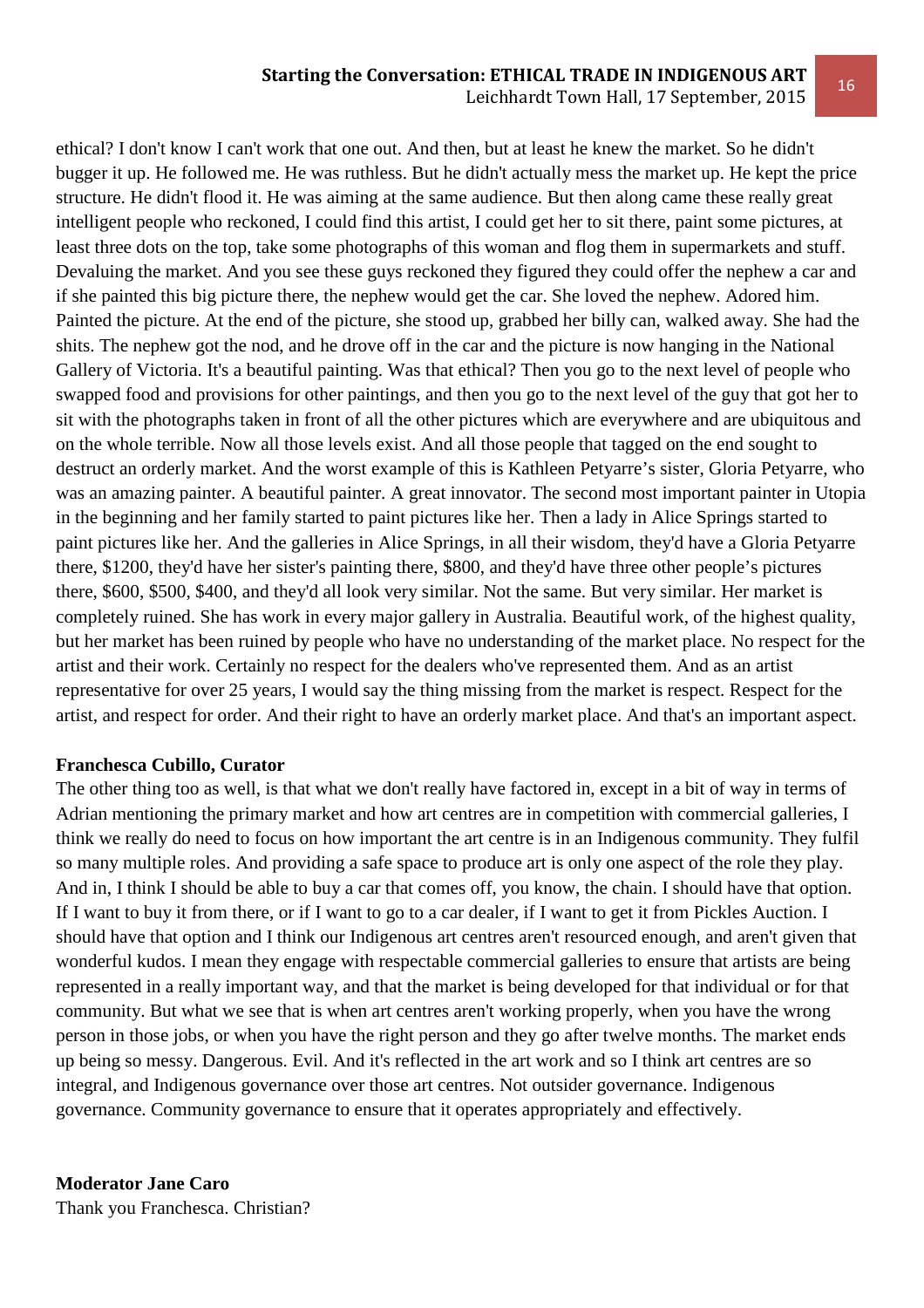#### **Christian Barry, Ethicist**

One thing that the contrast with the car case brings out is that it's not easy to sort of immediately get into the car sales business, in the same way that it seems to be easy to get into the art sales business, right. So there are certain features of the art market that make it, well, particularly difficult I think for consumers to have some clear sense of what reasonable precaution looks like. I mean, if you're buying vehicles, first of all new vehicles you just can't just make them up usually, and you're certainly not going to be buying them in a dark alleyway. And you could pretty much trust that if you're buying them on Parramatta Avenue, with big glossy signs, that's going to come with it a certain kind of acknowledgement of authenticity. And there's no obvious equivalent. I mean there are equivalents in the sense of the art centres will mark them, and you can trace them back. Certainly there's not the sense of what a reasonable good faith purchaser is going to expect from the market in the arts, as they would with respect to something like vehicles. So, the question is how you actually deal with that, right? The question is how it is you can unburden the consumer by giving them relatively routine and easily checkable ways of identifying some of the characteristics that went into bringing this art to market. Its authenticity. The conditions under which it was produced. Because it seems really important to give that information in some easily digestible, checkable form to them, because they can't count on the normal obvious rules that take place in the markets of something like cars, or where it's much more difficult to enter. It's much more difficult to engage in this kind of, what would you call, undermining of an orderly market.

#### **Moderator Jane Caro**

Yeah. Yeah. Well what you're describing too is the inevitable result of success. So this is in a way, the reason Aboriginal art has become a very desirable thing, so that makes it the sort of market that somewhat unscrupulous people want to involve themselves in. I'm aware that we have another audience question from Cate Massola. Cate?

#### **Deb Lennis, Aboriginal Program's Officer, Leichhardt Council**

We actually haven't got Cate here tonight, but we've got Janelle going to ask that same question.

**Moderator Jane Caro** 

Oh, go Janelle.

#### **Audience Member Janelle**

*Thank you. The question is, how do you see the art market picking up in light of the government's Indigenous Advancement Strategy, and cuts to remote communities?* 

# **Moderator Jane Caro**

Who'd like to tackle that question first?

#### **Lizzie Marrkilyi Ellis, Artist**

Well, I just want to say something quickly. I don't want to hog the floor. But I come from Tjukula which was on the list of the 150 communities to be closed. And if the art centre was, if we were closed, the art centre is the only little organisation in little Tjukula that makes money. So Tjarlirli art, we've got a ex Tjarlili art centre manager sitting there Nyssa. Little Tjarlirli art has been the in the black, black is good, it's been in the black for three years running, pride and yeah we got my aunties and mothers and they are really good painters and they are the high end but there's a lot of young ones. Like me and my sisters and other people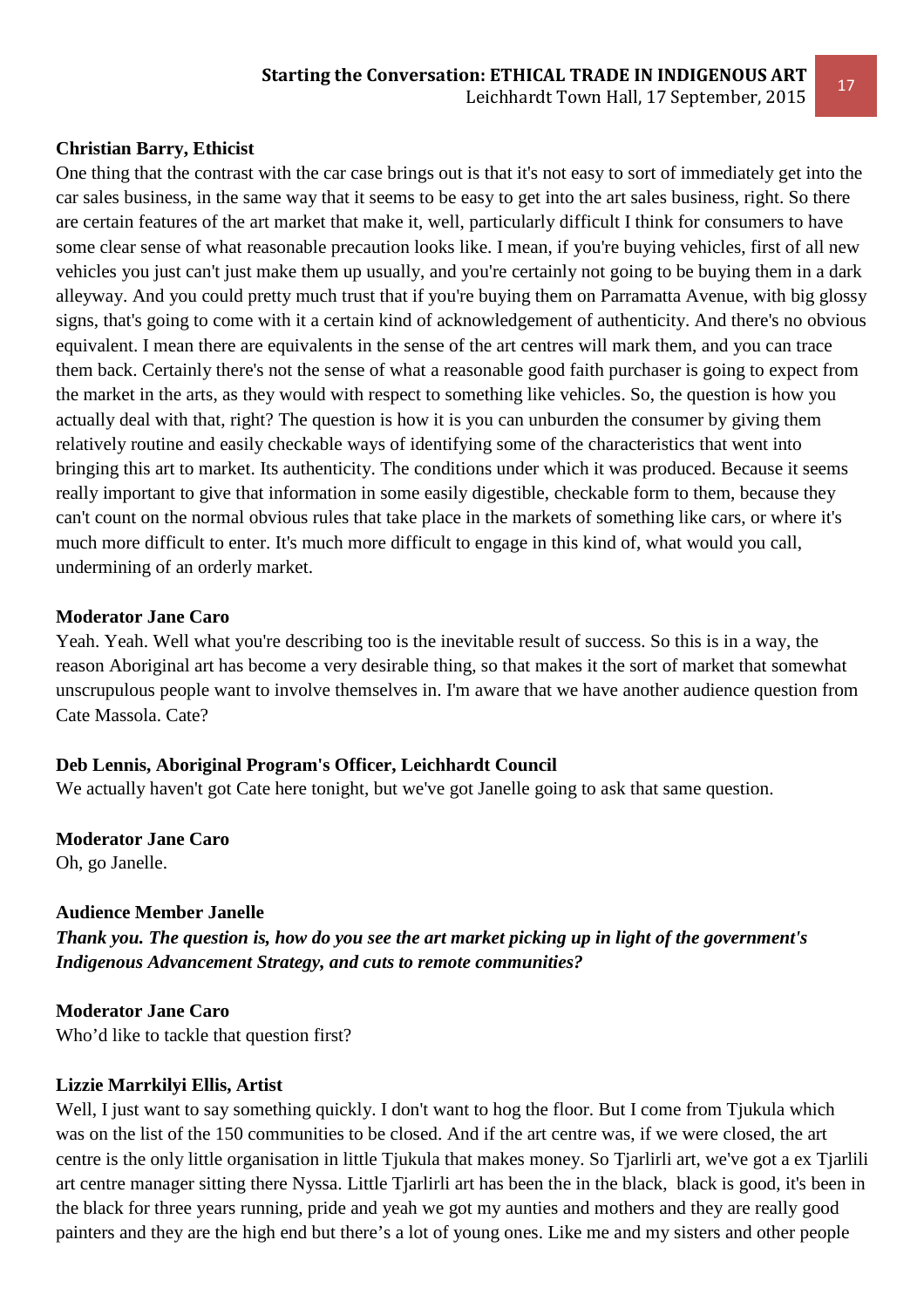that paint and we are very proud of the fact that we have been managing to stay in the black and keeping Tjukula running because there is nothing else there so that's a good thing. And also just to say something about what you said Christopher, quickly, about our auntie, we come from you know Papunya Tula. Lot of the paintings was about Tingiari cycle, and my father was the boss for Tingiari ceremony. There's lots of song lines for the Tingiari ceremony but for one of them he was the boss, and we can't paint them, because we're a woman. But men can. But because we can't paint Tingiari, but we can paint other stories that are close to Tingiari, and our aunties they give us the authority and they show us. They say, paint like this. Paint this country. And you copy them. And Nyssa can tell you. You can pick up all the paintings that me and my sister paint. And you can tell, oh that's one of the Giles girls because that's Purungu. So that's going back to family painting the one story. And you know when I said earlier. People. Families have the authority to hold knowledge, to hold designs.

## **Moderator Jane Caro**

So there's a difference here between the Western idea of the 'artist' and the Indigenous idea of the 'story' which has many tellers?

## **Franchesca Cubillo, Curator**

Collectively. And therefore can be collectively represented.

## **Moderator Jane Caro**

It's very interesting.

# **Christopher Hodges, Utopia Art**

But the people that are marketing the art, the people that are making the sales of the art, are, tend not to be the Indigenous people, and the shopkeepers in Alice Springs. Like, I don't mind somebody saying, I er, it doesn't make any economic sense, the advancement of Indigenous artists for a shopkeeper to have four different products on the wall looking vaguely the same with four different price points of it. Nobody is being advanced by that method. In fact everyone's getting dragged down to the lowest common denominator. And I have a relationship with the Papunya Tula Artists that began in 1988 and has been a continuous relationship ever since and fortunately through changes of management we've maintained a very stable relationship. And I've got a stable relationship with all the artists that I represent. And some pictures are sold up there. And some pictures are sold down here. And the dialogue we have back and forth between us, it's a robust dialogue. Sometimes I say what are you doing? And sometimes they say to me, look on and do this. But it's an honest style. So they know what I'm doing and I know what they're doing. And we're all working to the one end which is supporting the artists in a community with the only business, the only business that exists in the community that has operated in the community that is running at a profit in the community and the only business that is owned by the community members and provides. In Papunya for example, Papunya Tula Artists and their supporters have built a public swimming pool, a dialysis centre, an aged care facility. I mean that's the role that a small business well run in a community can perform, and why people can't see supporting that industry is worthy, when we support aluminium smelters and Holden plants and things like that. Why don't community centres deserve support?

## **Franchesca Cubillo, Curator**

I think also in terms of closure of Indigenous communities, it wasn't on the basis of them being unviable. It was purely on the basis of a land grab, I whole-heartedly believe that. There are resources on this land, and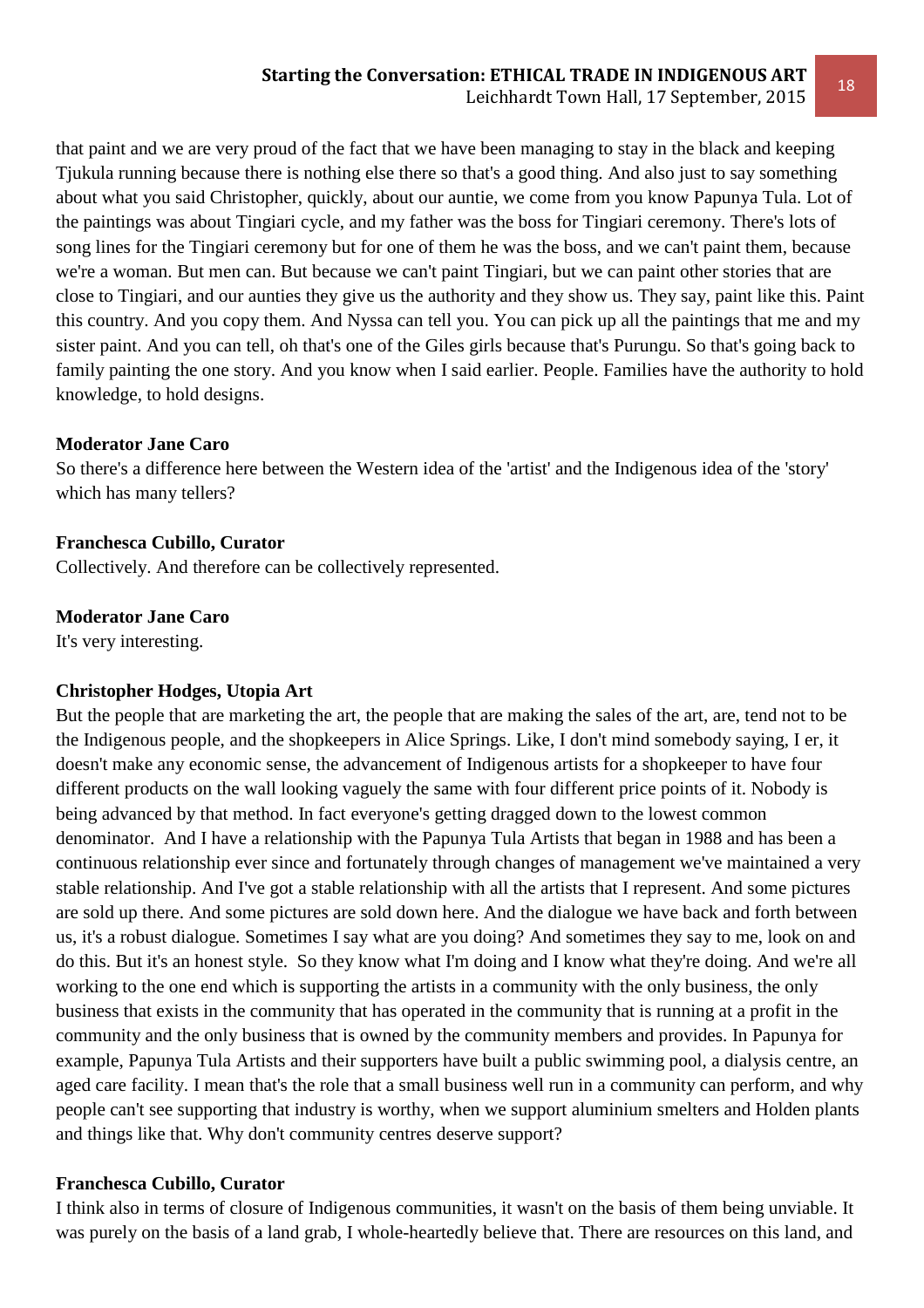they want to move Aboriginal people off of it so they can get to those resources. So art centres provide this wonderful economic, as well as social as well as political hub for the community. And to close those facilities down on the basis of them being unviable is, it's a joke. So I think if we have those communities closed then we will see the art change, and that's because there won't be wonderful art centres operating, supporting, encouraging, fostering that next generation of artists and mediating with that broader sector which is that secondary sector which is further down in the east coast so we collectively have a responsibility to stop that from happening. Stop the closure of Indigenous communities. And also stop the changes to the Aboriginal Heritage Act be it in WA or any other parts of Australia because they will desecrate sites. They will rip up historical, ancient rock art sites. And they will destroy people's connection to country and we'll see it reflected in not just the art but the heart and soul of our Indigenous peoples which is again the identity of this country.

#### **Moderator Jane Caro**

Adrian, you wanted to say something?

#### **Adrian Newstead, Indigenous Art Consultant**

Just in answer to the question, you know when I started in Aboriginal art in the early 80s; I don't think there were more than about ten art centres in the whole country. Today there's about 120 or something, adult education centres, women's' centres or whatever. All being supported by government funding. So on the one hand, it's true the government wants to close down some communities which is devastating for the people in those communities and people who want to, you know we've seen Yuendumu grow three times in size as they've cut down, since the government Intervention has closed down all those little communities around it that had lovely little schools, and little shops, and everything where people felt more comfortable. Now they're all thrown in together inappropriately and you know with all the problems that are in attendant upon that. But the government is putting more money into Aboriginal art centres than it ever has in the past. I don't know it's up over \$25 million now and growing. So you know. But they're putting all this money into production. You know, people make art because they want to indulge in their creativity, because their keeping their culture alive because of the things

#### **Franchesca Cubillo, Curator**

Are you saying it's a lifestyle choice?

#### **Adrian Newstead, Indigenous Art Consultant**

No I'm not saying it's a lifestyle choice at all. No, I'm certainly not saying it's a lifestyle choice. I mean art is keeping culture alive and we understand this

#### **Moderator Jane Caro**

And making money for people in communities

#### **Adrian Newstead, Indigenous Art Consultant**

And there are no other economic games in town, and yes it is a but Aboriginal people probably list making money from art down fourth or fifth on the list of the benefits they get from engaging in art practice. But, what is the government doing in the marketing area? In the marketing sector? You know we're producing all this art and they just think, that, oh it will look after itself. You know the market will just absorb all this art. Given the tsunami of art that's coming back into the market that's been produced over the last 50 years. You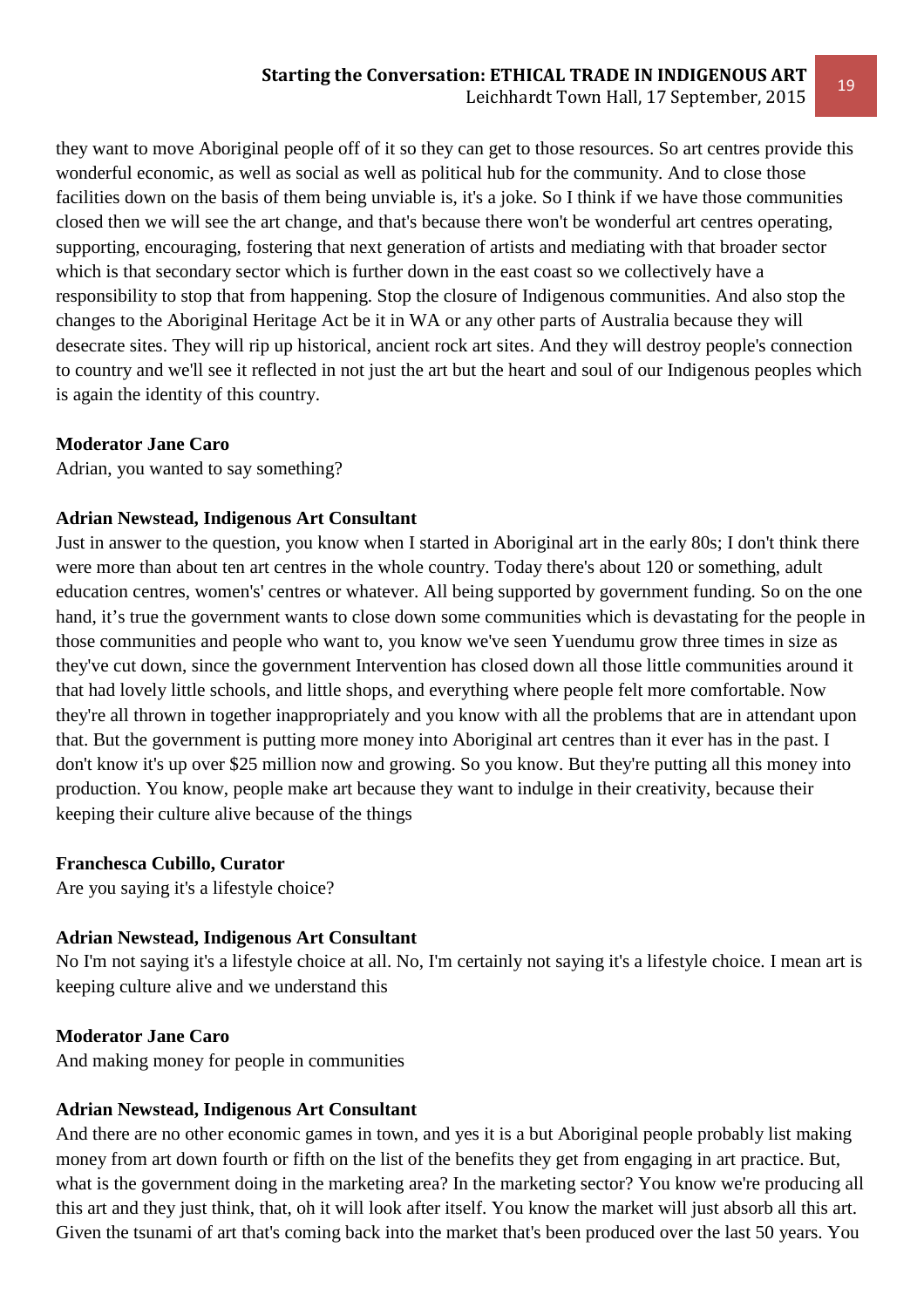know there's going to be tens of thousands of paintings, every year coming back into the market that's competing with the art that Lizzie and other people are making right now. What are we doing to promote our culture abroad? Where's the government spending the money? What's the government doing about you know superannuation, making it more and more difficult for people to buy art in their super funds etc.? Putting more and more restrictions on the market, in terms of resale royalties and not everyone agrees with resale royalties. I have my particular point of view but I'm not going to canvas it here. The fact is the government is doing nothing to promote Aboriginal culture abroad. Do you know next year is the, Brazil is the Foreign Affairs Department's "Country in Focus" because of the fact that the Olympic Games are on in Brazil. And yet Foreign Affairs has not initiated an Aboriginal exhibition in Brazil. It's just ludicrous.

## **Franchesca Cubillo, Curator**

Can I just come in at this point?

# **Moderator Jane Caro**

Just very briefly because we've got ten minutes left.

## **Franchesca Cubillo, Curator**

Alright briefly. I've just freshly come back from Istanbul Biennale. Djambawa Marawili was represented. The Bark Petition from 1963 was represented. Berndt Collection Crown Drawings from 1947 was represented. Vernon Ah Kee was represented. They were all there, thanks to the contribution of the Australian Government. I think we need to look at funding. I think the market is a consideration. But I think more importantly indigenous people; Indigenous artists need to benefit from this industry. There is no Aboriginal millionaires. There are no Aboriginal and Torres Strait Islander collectors. There are no Aboriginal and Torres Strait Islander auction houses. There is no Aboriginal, Oh I think there's one but we won't mention that person's name, who runs their own commercial gallery. There is many, which is fine; there is many non-Indigenous people in that secondary industry. That's fine. But I think the government needs to put money into Indigenous peoples and communities so that they can operate themselves in that secondary industry, as well as being producers.

# **Lizzie Marrkilyi Ellis, Artist**

And can I just say quickly because what you're saying, there's no millionaires, Aboriginal people, it's because sharing. We have to share everything. When people come we give them food. They travel without blankets, bedding. We give them bedding. My brother's travel through via Tjukula to those Kiwirrkurra they pull in they say 'pay for my fuel' and I do it. I give them a note; take it to the store manager and they fill the car up. Because we have to share everything. It's part of our Tjukurrpa. Sometimes I hate that. But there are times when we can use it to the max.

# **Franchesca Cubillo, Curator.**

Absolutely. I mean the sector generates hundreds of millions of dollars. Surely at least one family, one community, one artist can at least say, I'm a millionaire. Out of this 500-million dollar sector. Surely one of us, even sharing everything that we have, surely one of us can operate in those terms and still share money with everyone.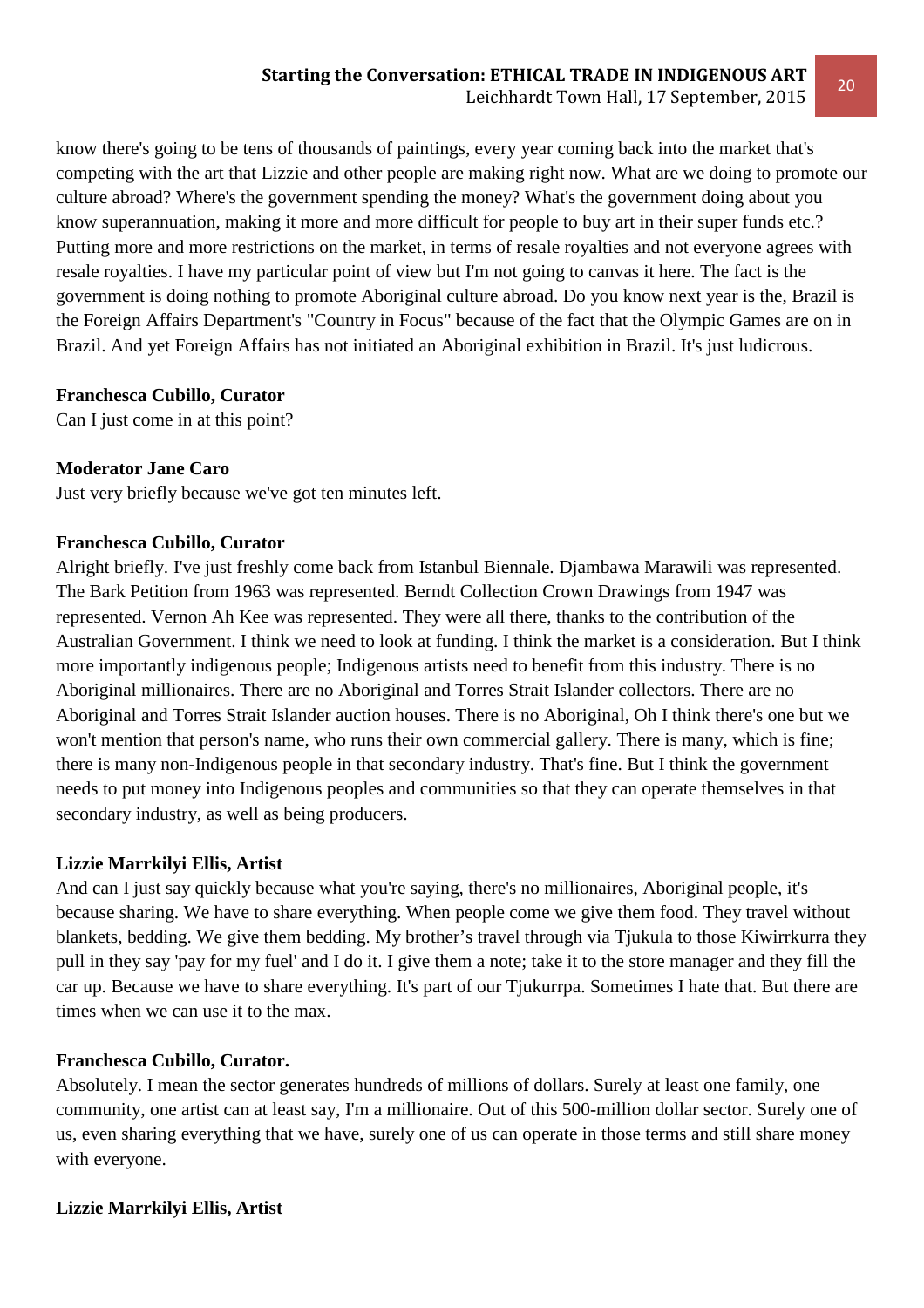My nieces they ringing me all the time. Facebooking, 'Auntie send me \$100 for food'. (Audience laughing) I say yes, but you've got to give it back to me boomerang, it's gotta come back to me.

#### **Moderator Jane Caro**

We have less than ten minutes to go. And I'm just going to go to the final scenario very quickly.

#### *SCENARIO #3*

*So we've talked about Central Australian Aboriginal artists but I wonder about Indigenous Artists working in Sydney, Melbourne, Brisbane, Adelaide and Perth. Do any of these issues affect them, or their work? And how does this Discussion relate to them? Do Remote Indigenous Artists get special treatment that their Urban Indigenous peers do not?* 

#### **Christopher Hodges, Utopia Art**

I would say that if the contemporary Indigenous art world and market was forged by people called Tjungurrayi, Marawili, Kame Kngwarreye and will be owned by Jones, Cook, Boyd. But as we don't know that the last three names I mentioned are three urban artists who are enjoying enormous fame and have great careers ahead of them. The advantage that they have over their rural peers is that they basically grew up with a good understanding of English, and they went on the whole have had art school educations and understanding of their culture and they are making beautiful work, but they are not under the pressure that other rural artists are because they have backing of usually family who some of who have a million or half a million. They have stable environments. Alternative work choices. Their relatives and family have come from reasonably stable environments. And so that the community pressures that Indigenous artists in remote areas face usually don't apply to these guys, so I see many of these people are good friends of mine and I think they will make unbelievable territory in the next few years, and they will be the Indigenous artists that forge the international careers of great standing.

#### **Franchesca Cubillo, Curator**

I think that's absolutely correct and they've also supported each other through that process. I mean and so the establishment of Boomali and how Indigenous artists like Brenda Croft and Fiona Foley and Michael Riley, they were all about supporting each other and making a space and educating each other and informing each other about the market, the sector and how to represent yourself. And of course today we look to proppaNOW, and all of that impact that you know Richard Bell and Vernon Ah Kee, so it's everything that you said Christopher and it's also about city based artists supporting each other. But then you go to a place like Darwin, and there is no art co-op. There are artists operating independently so they don't have, it's not synonymous around all our urban areas but where it is on the East coast it works beautifully and really well and we're seen the results of that.

#### **Moderator Jane Caro**

Geoff you wanted to say something?

#### **Geoff Hassall, Collector**

Franchesca, would you say there's any difference between an urban Indigenous artist, and non-indigenous artists?

#### **Franchesca Cubillo, Curator**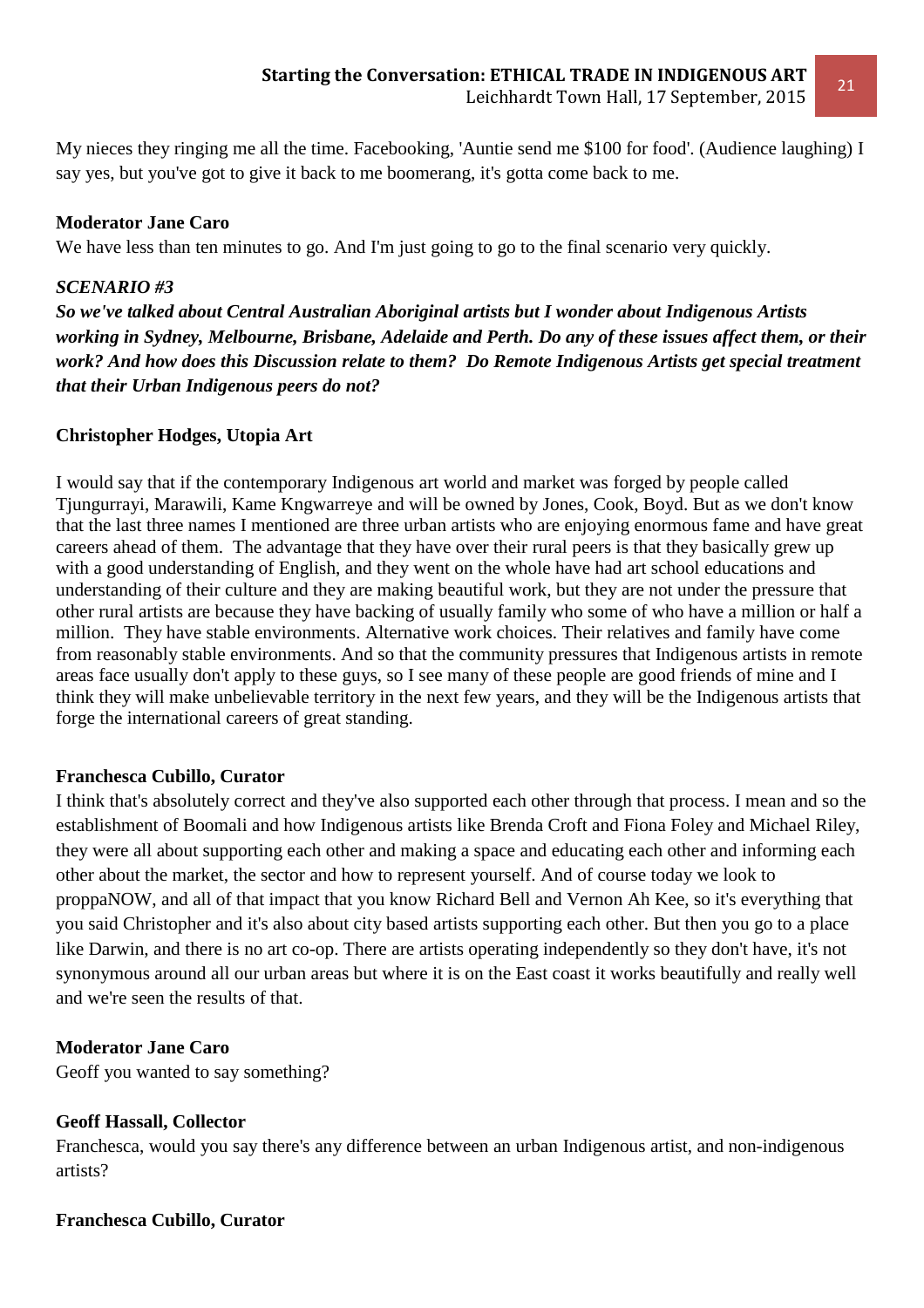I wouldn't say there's any difference, in terms of what drives them in terms of their art practice. None whatsoever. It's about identity, connection to country, family, history, culture.

## **Geoff Hassall, Collector**

But the way their art is handled through the commercial gallery system is all the same is it not?

**Franchesca Cubillo, Curator**  No.

**Geoff Hassall, Collector** 

It's not?

**Franchesca Cubillo, Curator**  No. The way the market engages

#### **Moderator Jane Caro**

Sorry. I think there's a bit of misunderstanding. You said, is there any difference between Indigenous urban artists and non-indigenous urban artists

**Franchesca Cubillo, Curator**  Oh

**Moderator Jane Caro**  So non-Indigenous urban and Indigenous urban

#### **Geoff Hassall, Collector**

If you take an artist like Richard Bell and I've visited his studio and it's like visiting a non-indigenous artist and the way he markets his work through the commercial galleries just seems similar.

#### **Franchesca Cubillo, Curator**

But you're seeing Richard Bell at this point in his career. Richard Bell in that very beginning wasn't even, like Marshall Bell his brother was operating at the top of that level and Marshall was operating with the assistance of Laurie Nielsen and Michael Eather so there was a collective that allowed Richard to become that wonderful, gorgeous, crazy artist that he is. So yeah I've never seen an Indigenous person operate totally independently in the way that a non-indigenous artist does. Not even Jonathan Jones.

#### **Christopher Hodges, Utopia Art**

I don't, I just mean that their position in the market place, they're fully savvy of how the gallery system works, they have good relationships with their galleries and their curators and they are in a financial position and in a support situation where they don't come under anything like the pressures that artists in remote communities come under.

#### **Moderator Jane Caro**

So given our time problems, to sum up, what you're basically saying is that for Indigenous artists, it is an advantage as it is for non-indigenous to be in urban areas, and for Indigenous artists, possibly as it would be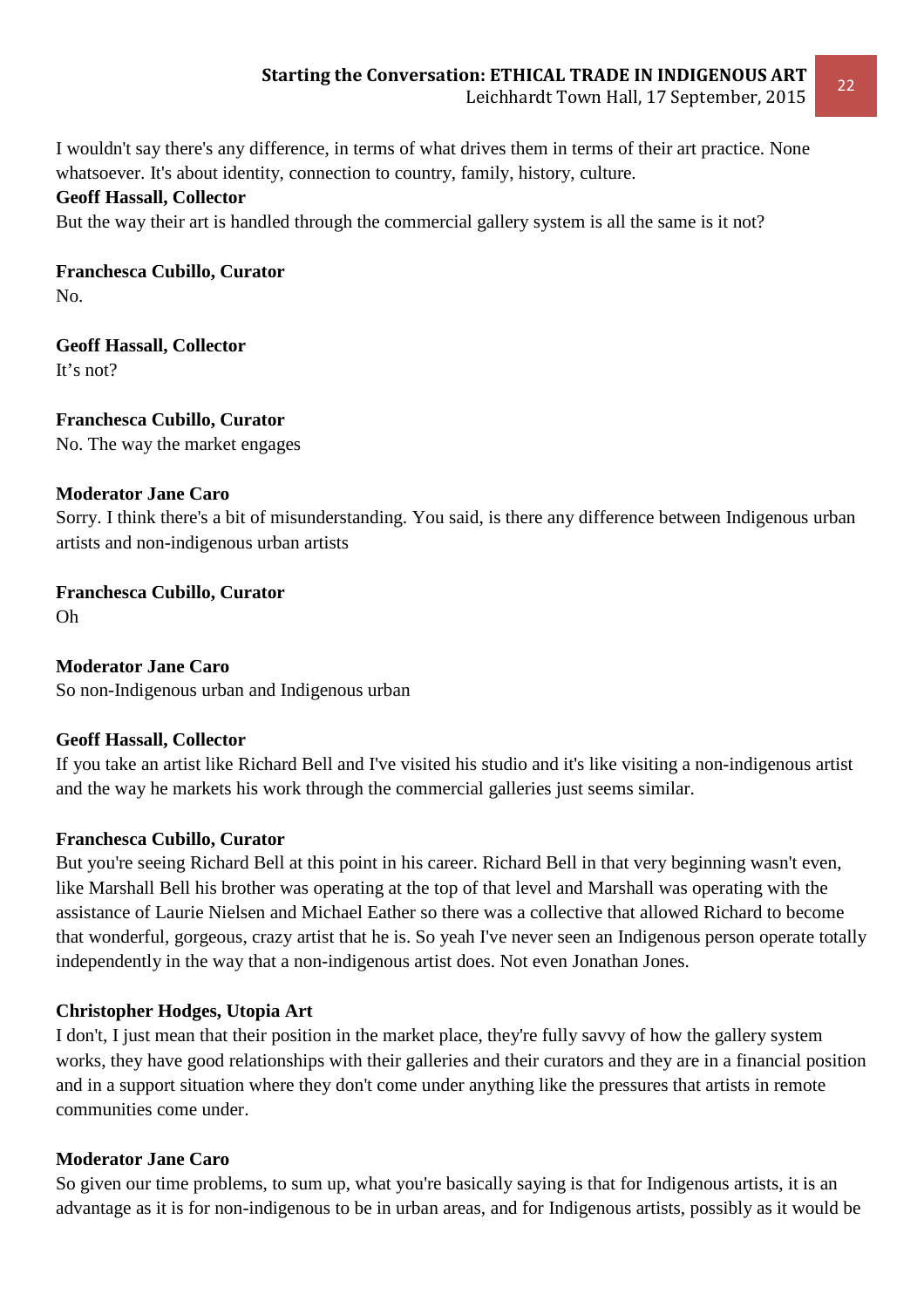for non-indigenous - when you're in remote and rural areas, you have all the difficulties to overcome that everyone does in remote and rural areas.

# **Christopher Hodges, Utopia Art**

That's why good representation of artists, I represent white artists that live in the country. And I have no problem representing them. And I represent lots of Papunya Tula artists that live just near you. And I have no trouble representing them well. Most of the time. But the market from the Western Desert is a more disorderly market. There's more people dipping their finger into the pie. There's more people bringing work to the market place. There's more artists that do just like that, they're looking after their families. They are under family pressures. And if you ever look at a photograph of an artist holding up an artwork, look at their face. The ones that are in the compromised position are always like this. (pulling face). They never look happy. Look at Emily Kame Kngwarreye. Don't ever buy an Emily Kame Kngwarreye picture where she's at the front of it like that. I just warn you. That's a little hint.

#### **Moderator Jane Caro**

This is really good because it leads us directly to how we are going to finish.

**Lizzie Marrkilyi Ellis, Artist**  Just quickly

#### **Moderator Jane Caro**

Oh go on Lizzie but you've got about 30 seconds

#### **Lizzie Marrkilyi Ellis, Artist**

The thing is everyone paints because they haven't got good English. They haven't got good education, to do something else. When is the education department of this country gonna train our young people to become doctors and lawyers and teachers and everything else. We have too many white people who are working in our communities. That's why they all painting. (clapping)

#### **Moderator Jane Caro**

Thank you. Alright we're going to finish in three minutes and each of you; I'm going to ask this one question. *What is the best way to buy Indigenous art? What are the questions a buyer should ask?*  Christian, you first?

#### **Christian Barry, Ethicist**

As the non-expert on Indigenous art I think that the most important thing is for that question to become easier to answer, right. So the sophistication of the clues that some of the panellists have talked about, looking to determine how you should judge art, the conditions under which it was created, what's its value is and so on and so forth, suggest that it's really very difficult for the ordinary purchaser to become informed. Right, it's not obvious what standard you're supposed to be and I think that if there's anything that initiatives like the Indigenous Art Code could do, it is making it easier for that question to be answerable to the ordinary consumer confronting this market place.

#### **Moderator Jane Caro**

Thank you. Geoff?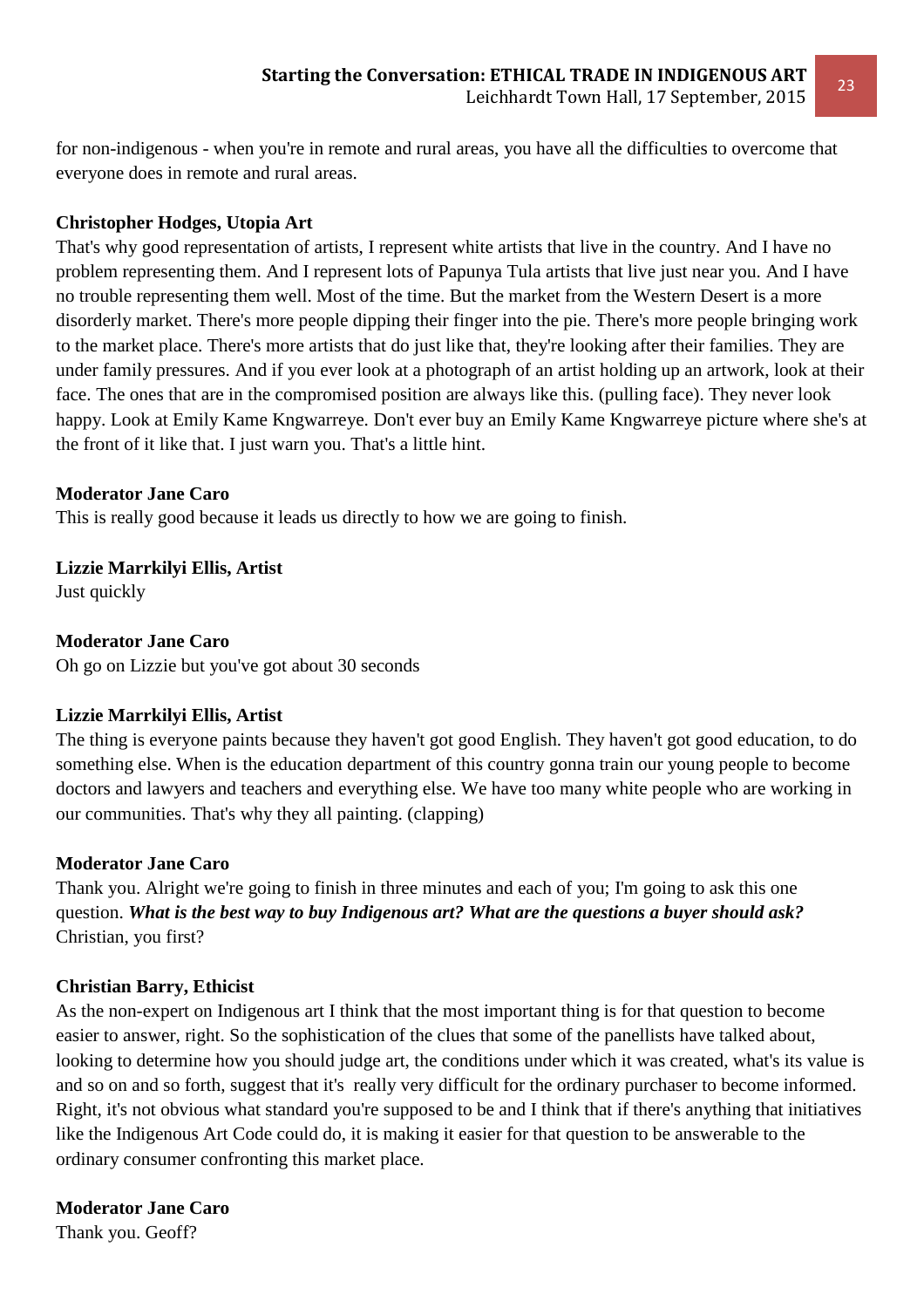#### **Geoff Hassall, Indigenous Art Collector**

I think it's a question of consumer education; maybe even the problem is around Alice Springs, a nicely designed poster put up in some of the hotels, on bus stations or something like that so that they can follow procedure that they should be looking at. But most of my work has been purchased through commercial galleries that I've developed an association with and I trust them. And I know that they have a connection with the remote communities, and I don't buy directly from the remote communities because I feel that there's a safety in the commercial galleries that keep an eye out for work that they know I'd be interested in. So they're doing a lot of the work for me otherwise I'd be spending the whole time collecting art.

#### **Franchesca Cubillo, Curator**

I'd be doing what Christopher said which was buy directly from the artist. As close as you can. So that's the artist, the art centre, that's at art fairs as close as you can where the art centres are selling directly to the public. You have so much to gain. So much to gain. Not just a beautiful work of art. You'll establish a relationship with an Indigenous person and that will take you places that you never thought you'd ever find yourself at, so I'd go straight to the source myself, all over the place.

#### **Moderator Jane Caro**

Thank you. Adrian?

#### **Adrian Newstead, Indigenous Art Consultant**

I think it really depends on what you're looking to buy. You know if you want a, you know you can go to an art centre; you can go to an art fair. But don't expect to buy the best painting that that artist has produced during that year or whatever. Those paintings are reserved for the best galleries. The best exhibitions. And through the representative model or whatever. There are independent artists that, I haven't had a chance to talk about it but I know an independent artist who has never worked for an art centre that lives in Brisbane, that has put in three kids through private school, that doesn't care what his paintings sell for in the market place. He regularly comes to Sydney and sells a whole raft of paintings to those galleries along the Quay and the Rocks. And sells them a major painting for \$1500 each and when I say to him, well what does he sell them for? He says, I don't care. Every time I come to Sydney they give me \$30 000 and it pays for my school fees. And that's all I care about. And I think that it's such a big question and I think that buying from a good gallery. Buying from somebody that has the expertise. If you're thinking, look the Aboriginal art's industry's been going for over 50 years, and of course there was Aboriginal art long, long, long before that. But the modern Aboriginal art movement, in a sense it's always been about the art of the new, the latest, the newest artist. Every, all through the history, you can trace which community was hot then. Everybody wanted that work. There were lists of 50 people, queuing up at an art centre to get a particular work. Now, it's the, in the most recent times it was the Western Desert. Now it's urban art. And I think there's a reason for that. I think it's a lot to do with the fact that that generation that walked out of the desert, fully initiated people, that you know before they met a white person, or grew up in the desert before they met a white person. They initiated this movement. I think they were frightened, I think to a certain extent I think they were concerned that their culture was not going to be passed on and they wanted to ensure that their culture was passed onto their children. And that golden period is over. There are still people living in communities doing great work and there's a great future for Aboriginal art, I'm sure of it. But there, is as I've said, hundreds of thousands of paintings that've been produced over the last 50 years. If you're interested in the greatest artists of the movement, and I say even if you think it's only 90% of everything that's been